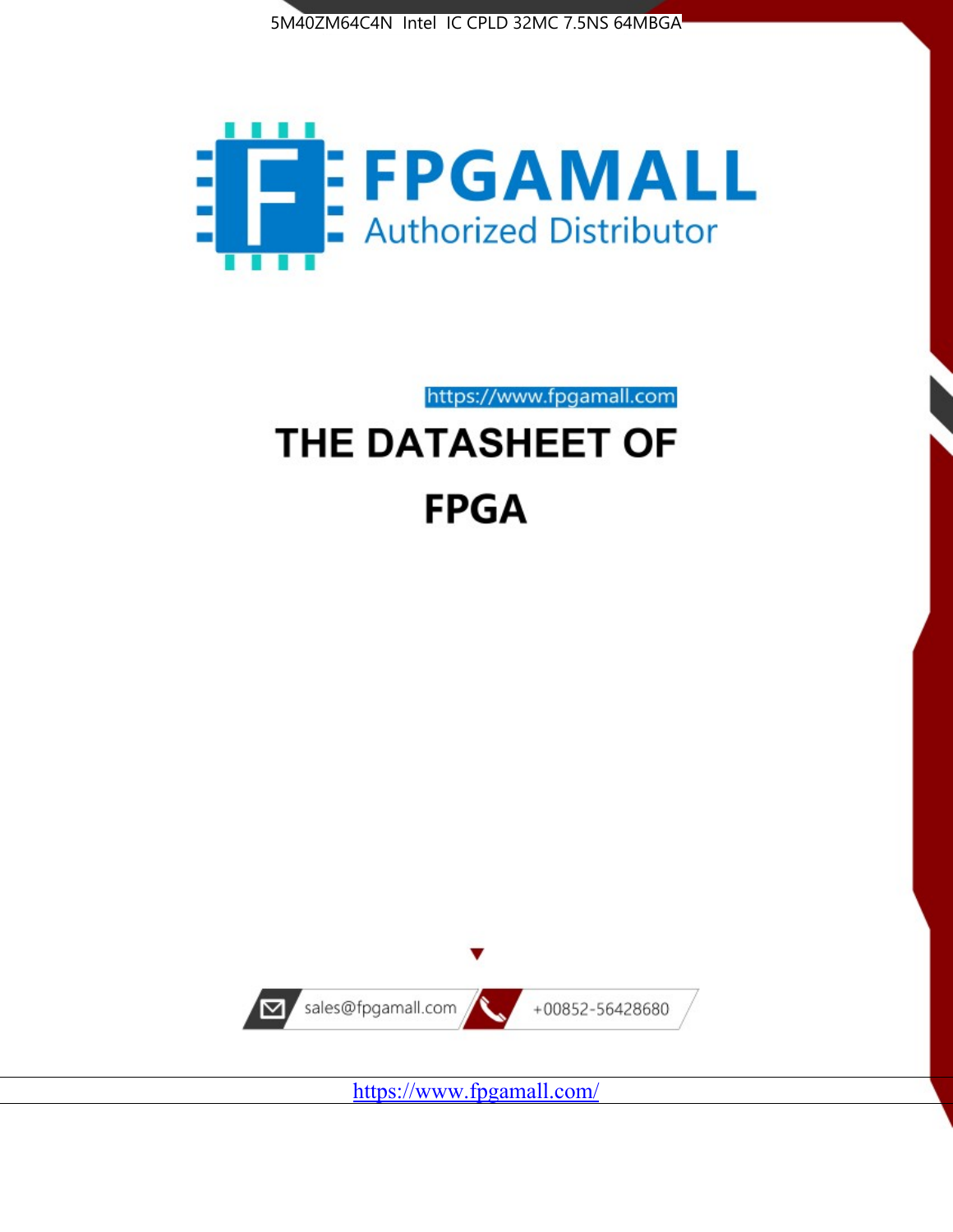

# **3. DC and Switching Characteristics for MAX V Devices**

**MV51003-1.2**

This chapter covers the electrical and switching characteristics for  $MAX^{\circ}$  V devices. Electrical characteristics include operating conditions and power consumptions. This chapter also describes the timing model and specifications.

You must consider the recommended DC and switching conditions described in this chapter to maintain the highest possible performance and reliability of the MAX V devices.

This chapter contains the following sections:

- "Operating Conditions" on page 3–1
- "Power Consumption" on page 3–10
- "Timing Model and Specifications" on page 3–10

## **Operating Conditions**

Table 3–1 through Table 3–15 on page 3–9 list information about absolute maximum ratings, recommended operating conditions, DC electrical characteristics, and other specifications for MAX V devices.

### **Absolute Maximum Ratings**

Table 3–1 lists the absolute maximum ratings for the MAX V device family.

| <b>Symbol</b>               | <b>Parameter</b>           | <b>Conditions</b>                   | <b>Minimum</b> | <b>Maximum</b> | <b>Unit</b> |
|-----------------------------|----------------------------|-------------------------------------|----------------|----------------|-------------|
| V <sub>CCINT</sub>          | Internal supply voltage    | With respect to ground              | $-0.5$         | 2.4            |             |
| V <sub>CCIO</sub>           | I/O supply voltage         |                                     | $-0.5$         | 4.6            |             |
| $V_1$                       | DC input voltage           |                                     | $-0.5$         | 4.6            |             |
| $I_{\text{OUT}}$            | DC output current, per pin |                                     | $-25$          | 25             | mA          |
| $\mathsf{T}_{\textsf{STG}}$ | Storage temperature        | No bias                             | $-65$          | 150            | °C          |
| $T_{AMB}$                   | Ambient temperature        | Under bias $(3)$                    | $-65$          | 135            | °C          |
| $T_{\text{J}}$              | Junction temperature       | TQFP and BGA packages<br>under bias |                | 135            | ۰c          |

**Table 3–1. Absolute Maximum Ratings for MAX V Devices** *(Note 1)***,** *(2)*

**Notes to Table 3–1:**

(1) For more information, refer to the *[Operating Requirements for Altera Devices Data Sheet](http://www.altera.com/literature/ds/dsoprq.pdf)*.

(2) Conditions beyond those listed in Table 3–1 may cause permanent damage to a device. Additionally, device operation at the absolute maximum ratings for extended periods of time may have adverse affects on the device.

(3) For more information about "under bias" conditions, refer to Table 3–2.

@2011 Altera Corporation. All rights reserved. ALTERA, ARRIA, CYCLONE, HARDCOPY, MAX, MEGACORE, NIOS, QUARTUS and STRATIX are Reg. U.S. Pat. & Tm. Off. [and/or trademarks of Altera Corporat](http://www.altera.com/common/legal.html)ion in the U.S. and other countrie

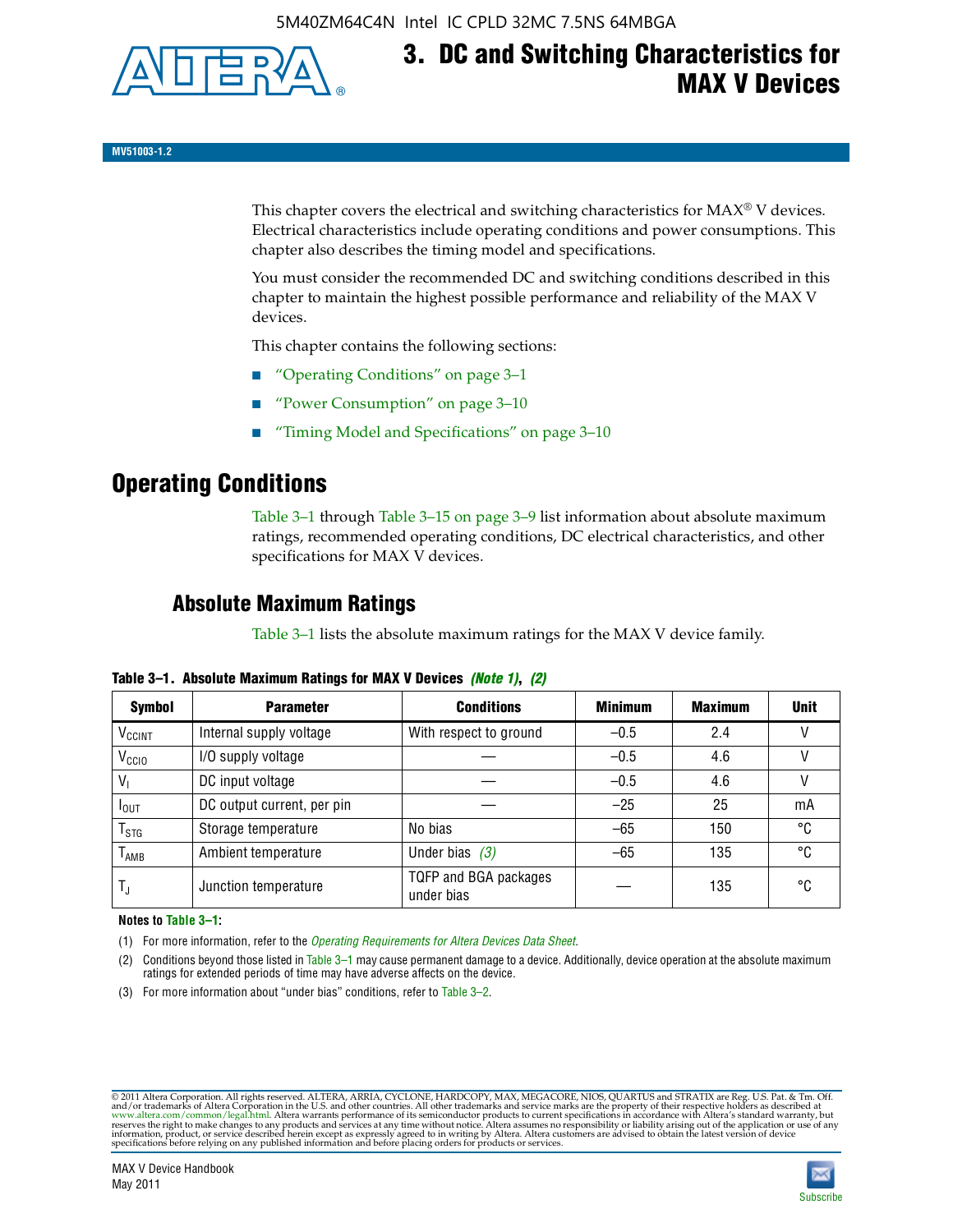# **Recommended Operating Conditions**

Table 3–2 lists recommended operating conditions for the MAX V device family.

**Table 3–2. Recommended Operating Conditions for MAX V Devices**

| <b>Symbol</b>        | <b>Parameter</b>                                                           | <b>Conditions</b>    | <b>Minimum</b> | <b>Maximum</b>    | <b>Unit</b>  |
|----------------------|----------------------------------------------------------------------------|----------------------|----------------|-------------------|--------------|
| $V_{CClNT}$ (1)      | 1.8-V supply voltage for internal logic and<br>in-system programming (ISP) | MAX V devices        | 1.71           | 1.89              | V            |
|                      | Supply voltage for I/O buffers, 3.3-V<br>operation                         |                      | 3.00           | 3.60              | $\mathsf{V}$ |
|                      | Supply voltage for I/O buffers, 2.5-V<br>operation                         |                      | 2.375          | 2.625             | $\mathsf{V}$ |
| $V_{\text{CCIO}}(1)$ | Supply voltage for I/O buffers, 1.8-V<br>operation                         |                      | 1.71           | 1.89              | $\mathsf{V}$ |
|                      | Supply voltage for I/O buffers, 1.5-V<br>operation                         |                      | 1.425          | 1.575             | V            |
|                      | Supply voltage for I/O buffers, 1.2-V<br>operation                         |                      | 1.14           | 1.26              | V            |
| $V_{1}$              | Input voltage                                                              | (2), (3), (4)        | $-0.5$         | 4.0               | V            |
| $V_0$                | Output voltage                                                             |                      | 0              | V <sub>CCIO</sub> | V            |
|                      |                                                                            | Commercial range     | 0              | 85                | °C           |
| T,                   | Operating junction temperature                                             | Industrial range     | $-40$          | 100               | °C           |
|                      |                                                                            | Extended range $(5)$ | $-40$          | 125               | °C           |

#### **Notes to Table 3–2:**

(1) MAX V device ISP and/or user flash memory (UFM) programming using JTAG or logic array is not guaranteed outside the recommended operating conditions (for example, if brown-out occurs in the system during a potential write/program sequence to the UFM, Altera recommends that you read back the UFM contents and verify it against the intended write data).

(2) The minimum DC input is –0.5 V. During transitions, the inputs may undershoot to –2.0 V for input currents less than 100 mA and periods shorter than 20 ns.

(3) During transitions, the inputs may overshoot to the voltages shown below based on the input duty cycle. The DC case is equivalent to 100% duty cycle. For more information about 5.0-V tolerance, refer to the *Using MAX V Devices in Multi-Voltage Systems* chapter.<br>
<u>V<sub>IN</sub> Max. Duty Cycle</u><br>
4.0 V 100% (DC)

Max. Duty Cycle

 $100\%$  (DC)<br>90%

 $4.1 V$ 

4.2 V 50%

4.3 V 30%<br>4.4 V 17%

4.4 V 4.5 V 10%

(4) All pins, including the clock, I/O, and JTAG pins, may be driven before  $V_{C C I N T}$  and  $V_{C C I O}$  are powered.

(5) For the extended temperature range of 100 to 125°C, MAX V UFM programming (erase/write) is only supported using the JTAG interface. UFM programming using the logic array interface is not guaranteed in this range.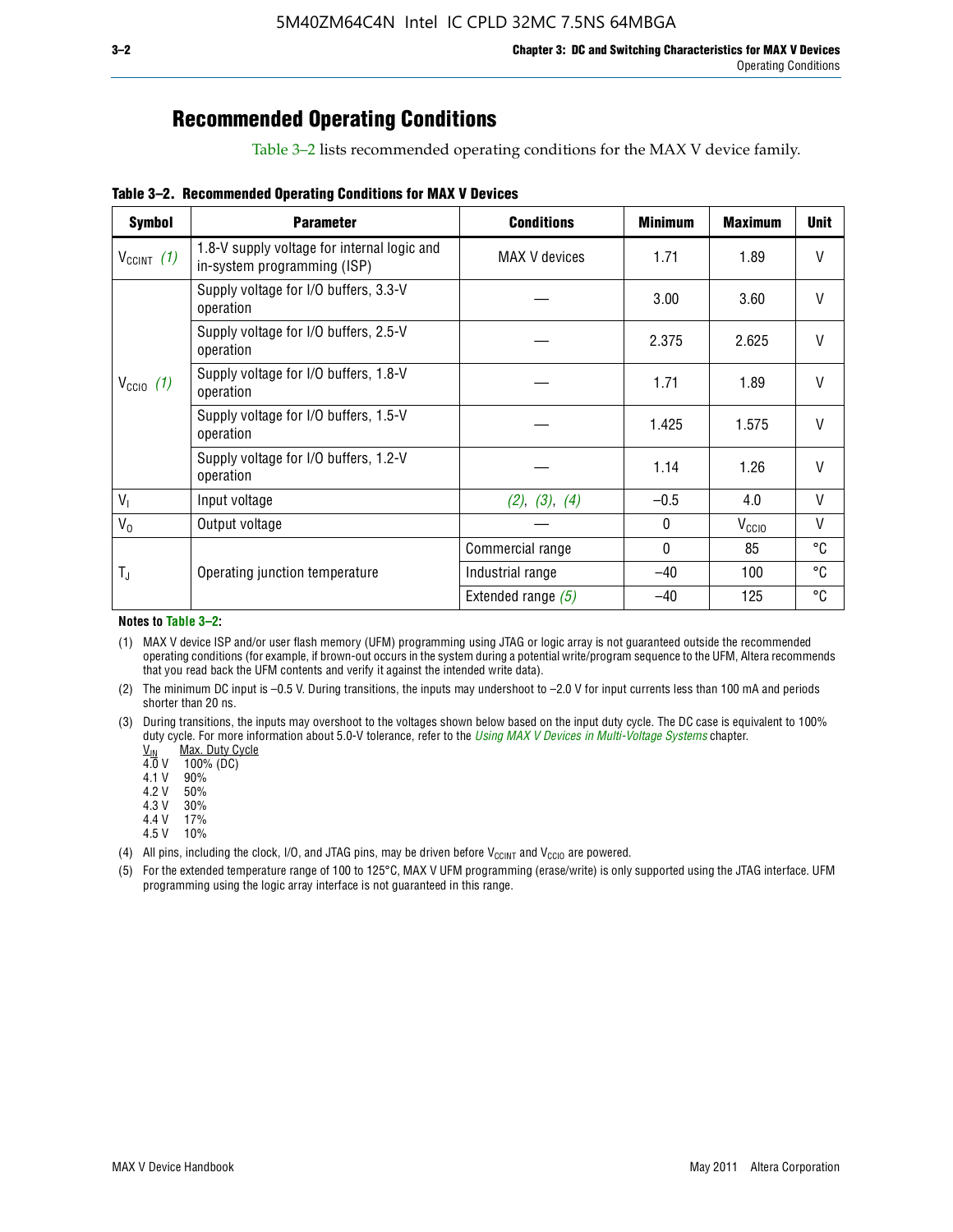### **Programming/Erasure Specifications**

Table 3–3 lists the programming/erasure specifications for the MAX V device family.

### **Table 3–3. Programming/Erasure Specifications for MAX V Devices**

| <b>Block</b><br><b>Parameter</b> |                                  | <b>Minimum</b> | <b>Typical</b> | <b>Maximum</b> | <b>Unit</b> |
|----------------------------------|----------------------------------|----------------|----------------|----------------|-------------|
|                                  | UFM                              |                |                | 1000           | Cycles      |
| Erase and reprogram cycles       | Configuration flash memory (CFM) |                |                | 100            | Cvcles      |

**Note to Table 3–3:**

(1) This value applies to the commercial grade devices. For the industrial grade devices, the value is 100 cycles.

### **DC Electrical Characteristics**

Table 3–4 lists DC electrical characteristics for the MAX V device family.

| <b>Symbol</b>       | <b>Parameter</b>                                            | <b>Conditions</b>                                                  | <b>Minimum</b>           | <b>Typical</b> | <b>Maximum</b>           | <b>Unit</b> |
|---------------------|-------------------------------------------------------------|--------------------------------------------------------------------|--------------------------|----------------|--------------------------|-------------|
| Т,                  | Input pin leakage current                                   | $V_1 = V_{\text{CC10}}$ max to 0 V (2)                             | $-10$                    |                | 10                       | μA          |
| $I_{0Z}$            | Tri-stated I/O pin leakage<br>current                       | $V_0 = V_{\text{CC10}}$ max to 0 V (2)                             | $-10$                    |                | 10                       | μA          |
|                     |                                                             | 5M40Z, 5M80Z, 5M160Z, and<br>5M240Z (Commercial grade)<br>(4), (5) |                          | 25             | 90                       | μA          |
|                     |                                                             | 5M240Z (Commercial grade)<br>(6)                                   |                          | 27             | 96                       | μA          |
| <b>ICCSTANDBY</b>   | V <sub>CCINT</sub> supply current<br>$(statably)$ (3)       | 5M40Z, 5M80Z, 5M160Z, and<br>5M240Z (Industrial grade)<br>(5), (7) |                          | 25             | 139                      | μA          |
|                     |                                                             | 5M240Z (Industrial grade) $(6)$                                    |                          | 27             | 152                      | μA          |
|                     |                                                             | 5M570Z (Commercial grade)<br>(4)                                   |                          | 27             | 96                       | μA          |
|                     |                                                             | 5M570Z (Industrial grade) (7)                                      |                          | 27             | 152                      | μA          |
|                     |                                                             | 5M1270Z and 5M2210Z                                                | $\overline{\phantom{0}}$ | $\mathcal{P}$  |                          | mA          |
|                     | <b>Hysteresis for Schmitt</b>                               | $V_{\text{CC10}} = 3.3 \text{ V}$                                  | $\qquad \qquad$          | 400            | $\overline{\phantom{0}}$ | mV          |
| $V_{SCHMIT}$ (8)    | trigger input $(9)$                                         | $V_{\text{CC10}} = 2.5 V$                                          |                          | 190            |                          | mV          |
| <b>ICCPOWERUP</b>   | V <sub>CCINT</sub> supply current<br>during power-up $(10)$ | MAX V devices                                                      |                          |                | 40                       | mA          |
|                     |                                                             | $V_{\text{CC10}} = 3.3 \text{ V} (11)$                             | 5                        |                | 25                       | kΩ          |
|                     | Value of I/O pin pull-up                                    | $V_{\text{CGI0}} = 2.5 \text{ V}$ (11)                             | 10                       |                | 40                       | kΩ          |
| R <sub>PULLUP</sub> | resistor during user                                        | $V_{\text{CC10}} = 1.8 \text{ V} (11)$                             | 25                       |                | 60                       | kΩ          |
|                     | mode and ISP                                                | $V_{\text{CC10}} = 1.5 \text{ V} (11)$                             | 45                       |                | 95                       | kΩ          |
|                     |                                                             | $V_{\text{CC10}} = 1.2 \text{ V} (11)$                             | 80                       |                | 130                      | kΩ          |

### **Table 3–4. DC Electrical Characteristics for MAX V Devices** *(Note 1)* **(Part 1 of 2)**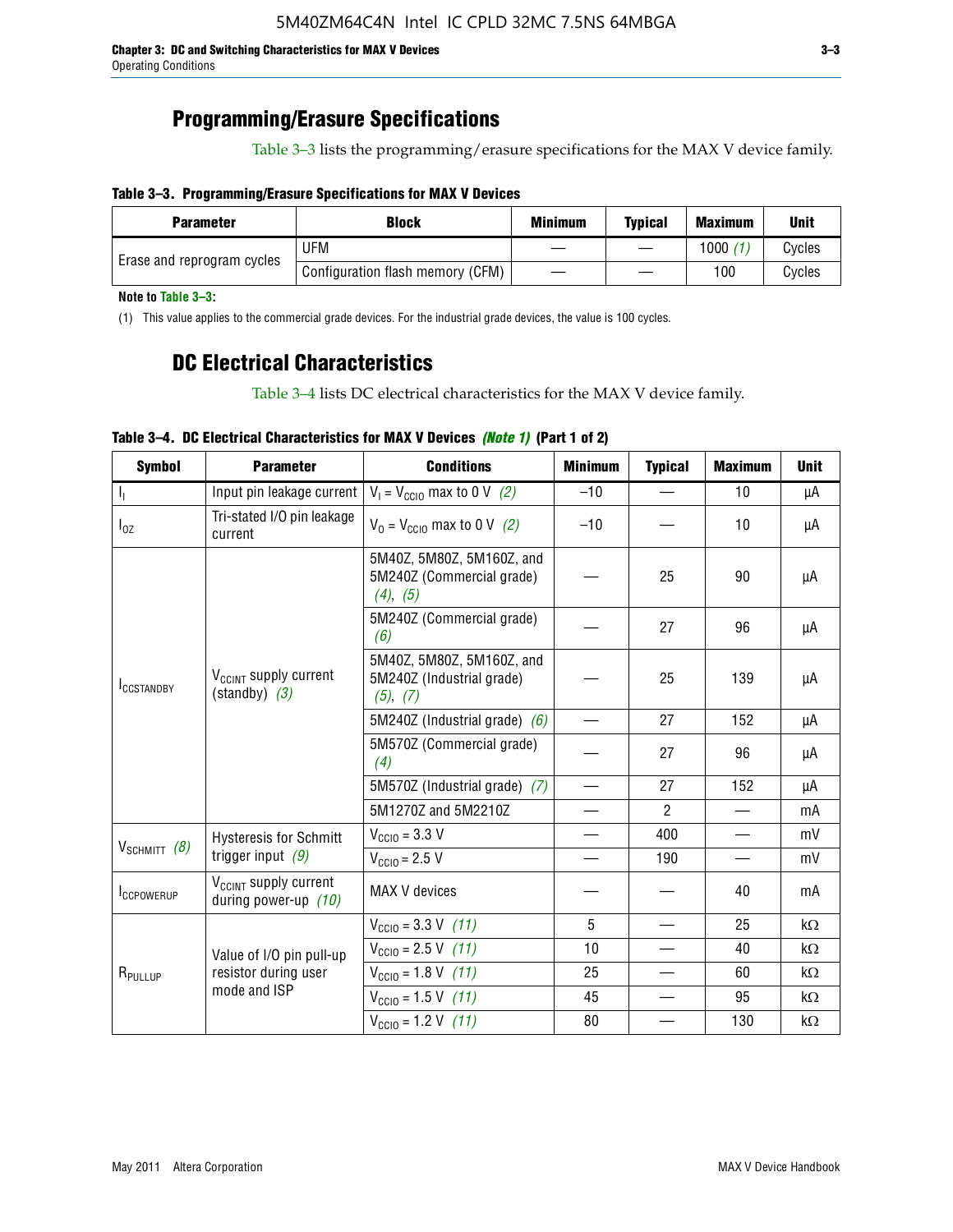| <b>Symbol</b> | <b>Parameter</b>                                                | <b>Conditions</b> | <b>Minimum</b> | <b>Typical</b> | <b>Maximum</b> | <b>Unit</b> |
|---------------|-----------------------------------------------------------------|-------------------|----------------|----------------|----------------|-------------|
| <b>PULLUP</b> | I/O pin pull-up resistor<br>current when I/O is<br>unprogrammed |                   |                |                | 300            | μA          |
| $C_{10}$      | Input capacitance for<br>user I/O pin                           |                   |                |                | 8              | рF          |
| $C_{GCLK}$    | Input capacitance for<br>dual-purpose GCLK/user<br>$I/O$ pin    |                   |                |                | 8              | рF          |

**Table 3–4. DC Electrical Characteristics for MAX V Devices** *(Note 1)* **(Part 2 of 2)**

**Notes to Table 3–4:**

- (1) Typical values are for  $T_A = 25^{\circ}\text{C}$ ,  $V_{\text{CCINT}} = 1.8 \text{ V}$  and  $V_{\text{CCIO}} = 1.2, 1.5, 1.8, 2.5,$  or 3.3 V.
- (2) This value is specified for normal device operation. The value may vary during power-up. This applies to all V<sub>CCIO</sub> settings (3.3, 2.5, 1.8, 1.5, and 1.2 V).
- (3)  $V_1$  = ground, no load, and no toggling inputs.
- (4) Commercial temperature ranges from 0°C to 85°C with the maximum current at 85°C.
- (5) Not applicable to the T144 package of the 5M240Z device.
- (6) Only applicable to the T144 package of the 5M240Z device.
- (7) Industrial temperature ranges from –40°C to 100°C with the maximum current at 100°C.
- (8) This value applies to commercial and industrial range devices. For extended temperature range devices, the  $V_{SCHMIT}$  typical value is 300 mV for  $V_{\text{CCIO}} = 3.3$  V and 120 mV for  $V_{\text{CCIO}} = 2.5$  V.
- (9) The TCK input is susceptible to high pulse glitches when the input signal fall time is greater than 200 ns for all I/O standards.
- (10) This is a peak current value with a maximum duration of  $t_{\text{CONFIG}}$  time.
- (11) Pin pull-up resistance values will lower if an external source drives the pin higher than  $V_{\text{CCIO}}$ .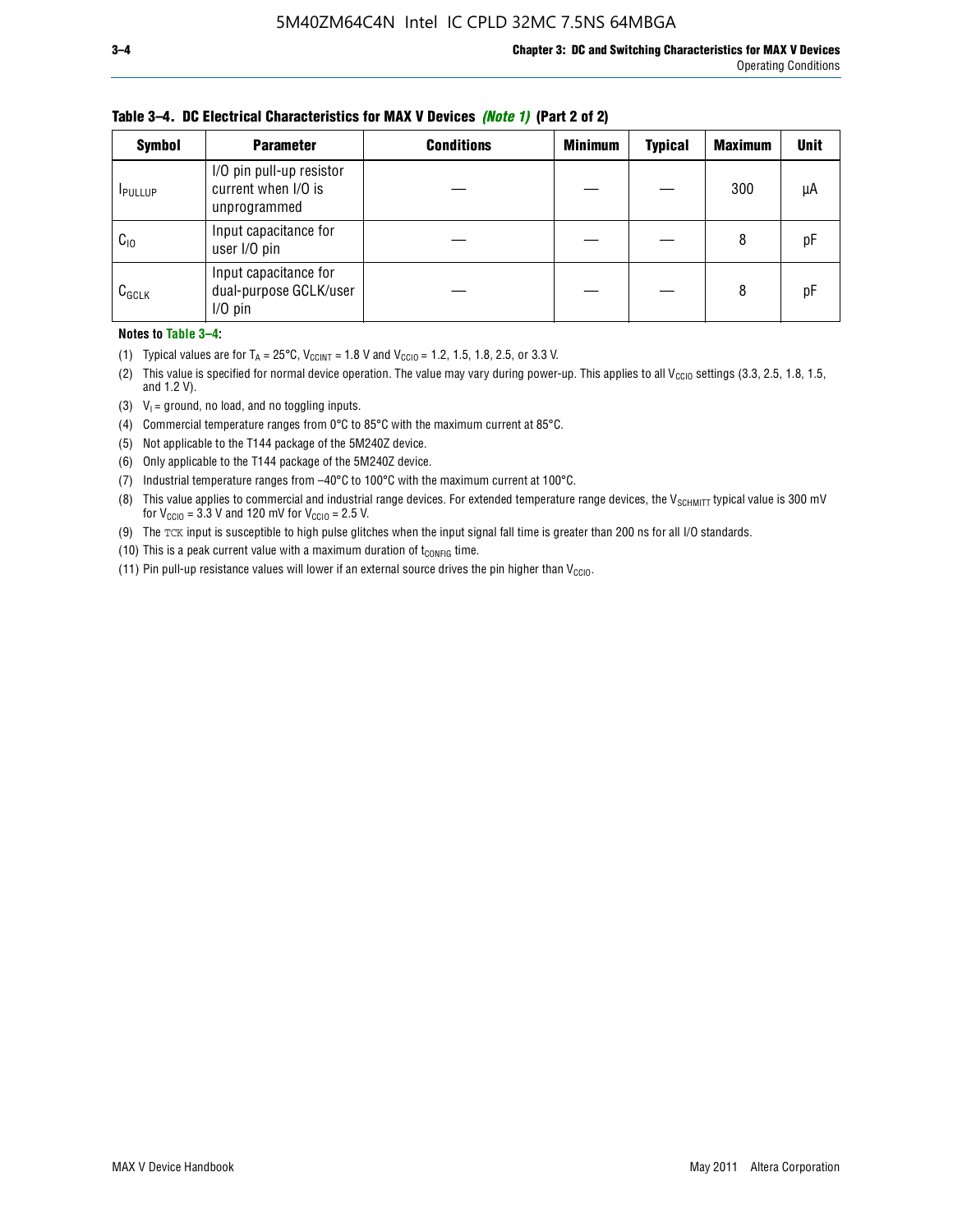**Chapter 3: DC and Switching Characteristics for MAX V Devices 3–5** Operating Conditions

Figure 3–1 shows the typical drive strength characteristics of MAX V devices.





#### **Notes to Figure 3–1:**

(1) The DC output current per pin is subject to the absolute maximum rating of Table 3–1 on page 3–1.

(2) 1.2-V V<sub>CCIO</sub> is only applicable to the maximum drive strength.

### **I/O Standard Specifications**

Table 3–5 through Table 3–13 on page 3–8 list the I/O standard specifications for the MAX V device family.

**Table 3–5. 3.3-V LVTTL Specifications for MAX V Devices**

| <b>Symbol</b>     | <b>Parameter</b>          | <b>Conditions</b> | <b>Minimum</b> | <b>Maximum</b> | <b>Unit</b> |
|-------------------|---------------------------|-------------------|----------------|----------------|-------------|
| V <sub>ccio</sub> | I/O supply voltage        |                   | 3.0            | 3.6            |             |
| $V_{IH}$          | High-level input voltage  |                   | 1.7            | 4.0            |             |
| $V_{IL}$          | Low-level input voltage   |                   | $-0.5$         | 0.8            |             |
| V <sub>он</sub>   | High-level output voltage | $10H = -4 mA$ (1) | 2.4            |                |             |
| $V_{OL}$          | Low-level output voltage  | $10L = 4 mA$ (1)  |                | 0.45           |             |

**Note to Table 3–5:**

(1) This specification is supported across all the programmable drive strength settings available for this I/O standard, as shown in the *[MAX V Device Architecture](http://www.altera.com/literature/hb/max-v/mv51002.pdf)* chapter.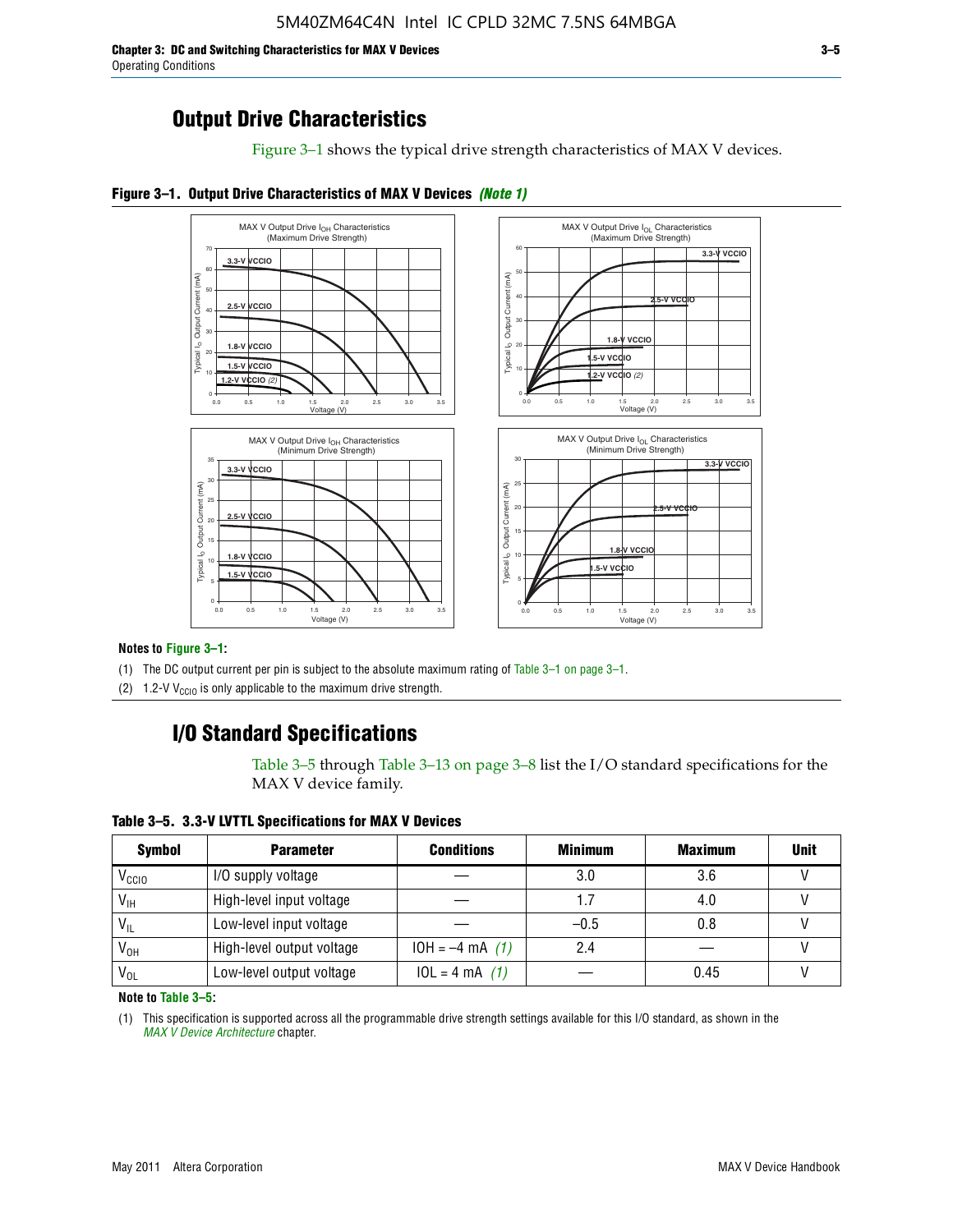| <b>Symbol</b>     | <b>Parameter</b>          | <b>Conditions</b>                                 | <b>Minimum</b>          | <b>Maximum</b> | <b>Unit</b> |
|-------------------|---------------------------|---------------------------------------------------|-------------------------|----------------|-------------|
| V <sub>CCIO</sub> | I/O supply voltage        |                                                   | 3.0                     | 3.6            |             |
| $V_{IH}$          | High-level input voltage  |                                                   | 1.7                     | 4.0            |             |
| $V_{IL}$          | Low-level input voltage   |                                                   | $-0.5$                  | 0.8            |             |
| $V_{OH}$          | High-level output voltage | $V_{\text{CC10}} = 3.0,$<br>$10H = -0.1$ mA $(1)$ | $V_{\text{CCIO}} - 0.2$ |                |             |
| $V_{OL}$          | Low-level output voltage  | $V_{\text{CGI0}} = 3.0,$<br>$10L = 0.1$ mA $(1)$  |                         | 0.2            |             |

#### **Table 3–6. 3.3-V LVCMOS Specifications for MAX V Devices**

**Note to Table 3–6:**

(1) This specification is supported across all the programmable drive strength settings available for this I/O standard, as shown in the *[MAX V Device Architecture](http://www.altera.com/literature/hb/max-v/mv51002.pdf)* chapter.

**Table 3–7. 2.5-V I/O Specifications for MAX V Devices**

| <b>Symbol</b>     | <b>Parameter</b>          | <b>Conditions</b>     | <b>Minimum</b> | <b>Maximum</b> | <b>Unit</b> |
|-------------------|---------------------------|-----------------------|----------------|----------------|-------------|
| V <sub>CCIO</sub> | I/O supply voltage        |                       | 2.375          | 2.625          |             |
| $V_{\text{IH}}$   | High-level input voltage  |                       | 1.7            | 4.0            | V           |
| $V_{IL}$          | Low-level input voltage   |                       | $-0.5$         | 0.7            |             |
|                   | High-level output voltage | $10H = -0.1$ mA $(1)$ | 2.1            |                |             |
| V <sub>он</sub>   |                           | $10H = -1$ mA $(1)$   | 2.0            |                |             |
|                   |                           | $10H = -2 mA$ (1)     | 1.7            |                | V           |
|                   |                           | $10L = 0.1$ mA $(1)$  |                | 0.2            |             |
| V <sub>OL</sub>   | Low-level output voltage  | $10L = 1 mA$ (1)      |                | 0.4            |             |
|                   |                           | $10L = 2 mA$ (1)      |                | 0.7            |             |

**Note to Table 3–7:**

(1) This specification is supported across all the programmable drive strength settings available for this I/O standard, as shown in the *[MAX V Device Architecture](http://www.altera.com/literature/hb/max-v/mv51002.pdf)* chapter.

| <b>Symbol</b>     | <b>Parameter</b>          | <b>Conditions</b> | <b>Minimum</b>                | <b>Maximum</b>                | <b>Unit</b> |
|-------------------|---------------------------|-------------------|-------------------------------|-------------------------------|-------------|
| V <sub>ccio</sub> | I/O supply voltage        |                   | 1.71                          | 1.89                          |             |
| $V_{\text{IH}}$   | High-level input voltage  |                   | $0.65 \times V_{\text{CGI0}}$ | 2.25(2)                       |             |
| $V_{IL}$          | Low-level input voltage   |                   | $-0.3$                        | $0.35 \times V_{\text{CC10}}$ |             |
| V <sub>он</sub>   | High-level output voltage | $10H = -2 mA$ (1) | $V_{\text{CCI0}} - 0.45$      |                               |             |
| $V_{OL}$          | Low-level output voltage  | $10L = 2 mA$ (1)  |                               | 0.45                          |             |

**Table 3–8. 1.8-V I/O Specifications for MAX V Devices**

**Notes to Table 3–8:**

(1) This specification is supported across all the programmable drive strength settings available for this I/O standard, as shown in the *[MAX V Device Architecture](http://www.altera.com/literature/hb/max-v/mv51002.pdf)* chapter.

(2) This maximum V<sub>IH</sub> reflects the JEDEC specification. The MAX V input buffer can tolerate a V<sub>IH</sub> maximum of 4.0, as specified by the V<sub>I</sub> parameter in Table 3–2 on page 3–2.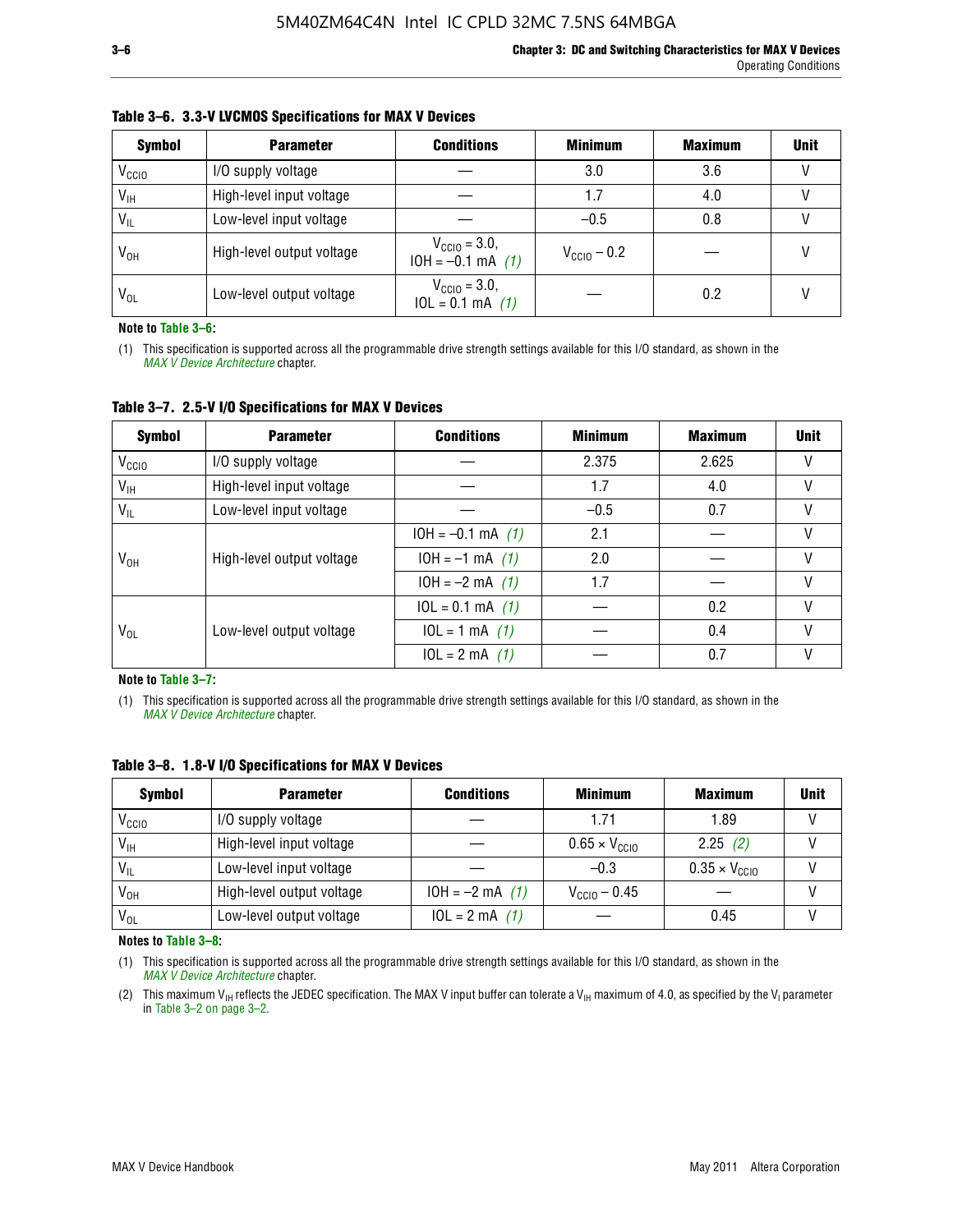#### **Table 3–9. 1.5-V I/O Specifications for MAX V Devices**

| <b>Symbol</b>     | <b>Parameter</b>          | <b>Conditions</b> | <b>Minimum</b>                | <b>Maximum</b>                | <b>Unit</b> |
|-------------------|---------------------------|-------------------|-------------------------------|-------------------------------|-------------|
| V <sub>CCIO</sub> | I/O supply voltage        |                   | 1.425                         | 1.575                         |             |
| $V_{IH}$          | High-level input voltage  |                   | $0.65 \times V_{\text{CC10}}$ | $V_{CGI0} + 0.3$ (2)          |             |
| $V_{IL}$          | Low-level input voltage   |                   | $-0.3$                        | $0.35 \times V_{\text{CC10}}$ |             |
| V <sub>OH</sub>   | High-level output voltage | $10H = -2 mA$ (1) | $0.75 \times V_{\text{CGI}0}$ |                               |             |
| $V_{OL}$          | Low-level output voltage  | $10L = 2 mA$ (1)  |                               | $0.25 \times V_{\text{CGI0}}$ |             |

**Notes to Table 3–9:**

(1) This specification is supported across all the programmable drive strength settings available for this I/O standard, as shown in the *[MAX V Device Architecture](http://www.altera.com/literature/hb/max-v/mv51002.pdf)* chapter.

(2) This maximum V<sub>IH</sub> reflects the JEDEC specification. The MAX V input buffer can tolerate a V<sub>IH</sub> maximum of 4.0, as specified by the V<sub>I</sub> parameter in Table 3–2 on page 3–2.

**Table 3–10. 1.2-V I/O Specifications for MAX V Devices**

| <b>Symbol</b>     | <b>Parameter</b>          | <b>Conditions</b> | <b>Minimum</b>               | <b>Maximum</b>                | <b>Unit</b> |
|-------------------|---------------------------|-------------------|------------------------------|-------------------------------|-------------|
| V <sub>CCIO</sub> | I/O supply voltage        |                   | 1.14                         | 1.26                          |             |
| $V_{IH}$          | High-level input voltage  |                   | $0.8 \times V_{\text{CCIO}}$ | $V_{\text{CC10}} + 0.3$       |             |
| $V_{IL}$          | Low-level input voltage   |                   | $-0.3$                       | $0.25 \times V_{\text{CCIO}}$ |             |
| V <sub>OH</sub>   | High-level output voltage | $10H = -2 mA$ (1) | $0.75 \times V_{\text{CCI}}$ |                               |             |
| $V_{OL}$          | Low-level output voltage  | $10L = 2 mA$ (1)  |                              | $0.25 \times V_{\text{CGI0}}$ |             |

#### **Note to Table 3–10:**

(1) This specification is supported across all the programmable drive strength settings available for this I/O standard, as shown in the *[MAX V Device Architecture](http://www.altera.com/literature/hb/max-v/mv51002.pdf)* chapter.

|  |  | Table 3–11. 3.3-V PCI Specifications for MAX V Devices (Note 1) |  |  |  |  |
|--|--|-----------------------------------------------------------------|--|--|--|--|
|--|--|-----------------------------------------------------------------|--|--|--|--|

| <b>Symbol</b>     | <b>Parameter</b>          | <b>Conditions</b>  | <b>Minimum</b>               | <b>Typical</b> | <b>Maximum</b>               | <b>Unit</b> |
|-------------------|---------------------------|--------------------|------------------------------|----------------|------------------------------|-------------|
| V <sub>CCIO</sub> | I/O supply voltage        |                    | 3.0                          | 3.3            | 3.6                          |             |
| $V_{\text{IH}}$   | High-level input voltage  |                    | $0.5 \times V_{\text{CCIO}}$ |                | $V_{\text{CC10}} + 0.5$      |             |
| $V_{IL}$          | Low-level input voltage   |                    | $-0.5$                       |                | $0.3 \times V_{\text{CC10}}$ |             |
| $V_{OH}$          | High-level output voltage | $10H = -500 \mu A$ | $0.9 \times V_{\text{CC10}}$ |                |                              |             |
| $V_{OL}$          | Low-level output voltage  | $10L = 1.5 mA$     |                              |                | $0.1 \times V_{\text{CC10}}$ |             |

**Note to Table 3–11:**

(1) 3.3-V PCI I/O standard is only supported in Bank 3 of the 5M1270Z and 5M2210Z devices.

### **Table 3–12. LVDS Specifications for MAX V Devices** *(Note 1)*

| <b>Symbol</b> | <b>Parameter</b>                  | <b>Conditions</b> | <b>Minimum</b> | <b>Typical</b> | <b>Maximum</b> | Unit |
|---------------|-----------------------------------|-------------------|----------------|----------------|----------------|------|
| Vccio         | I/O supply voltage                |                   | 2.375          | 2.5            | 2.625          |      |
| $V_{OD}$      | Differential output voltage swing |                   | 247            |                | 600            | mV   |
| $V_{OS}$      | Output offset voltage             |                   | 1.125          | 1.25           | 1.375          |      |

**Note to Table 3–12:**

(1) Supports emulated LVDS output using a three-resistor network (LVDS\_E\_3R).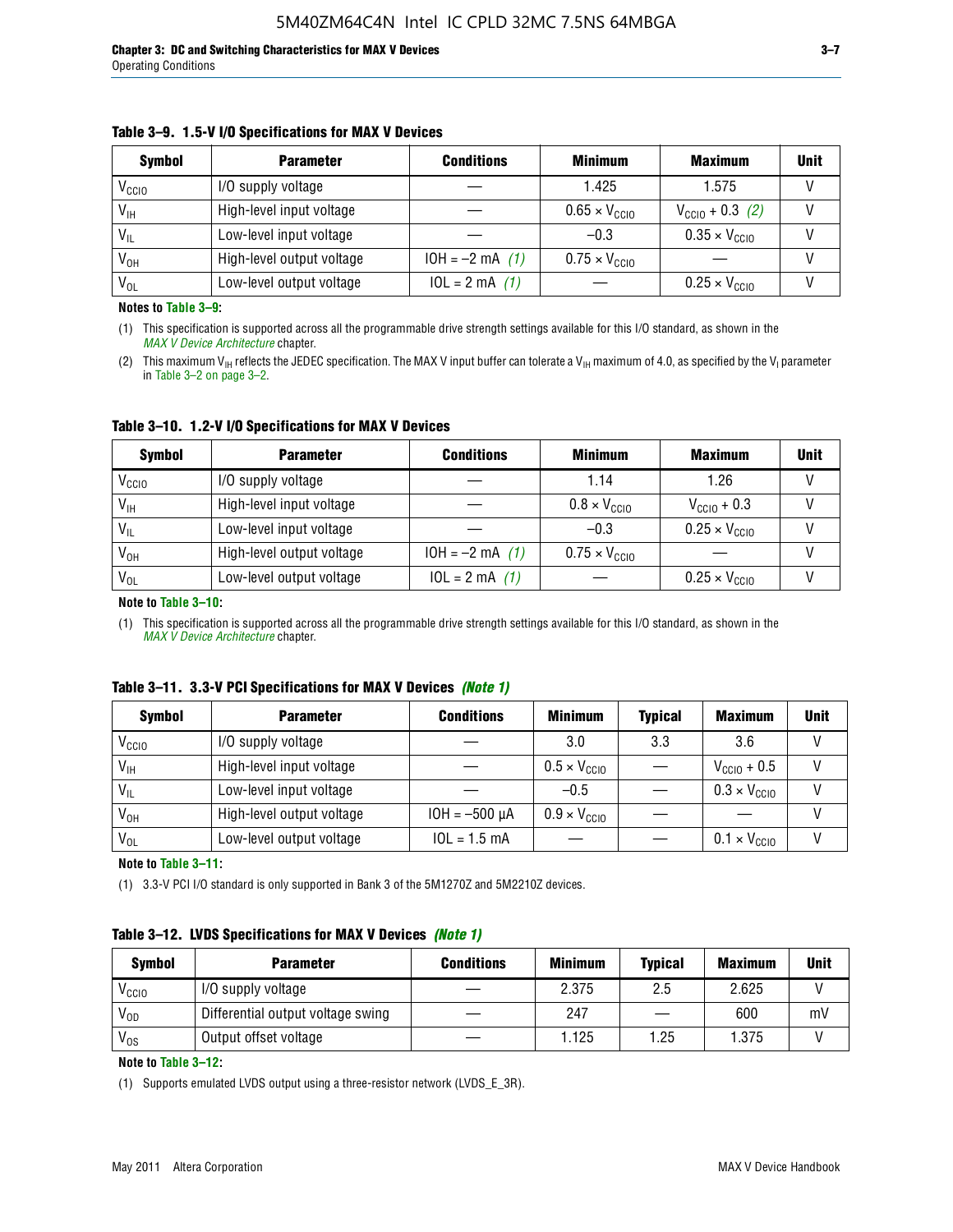| <b>Symbol</b>     | <b>Parameter</b>                  | <b>Conditions</b> | <b>Minimum</b> | <b>Typical</b> | <b>Maximum</b> | <b>Unit</b> |
|-------------------|-----------------------------------|-------------------|----------------|----------------|----------------|-------------|
| V <sub>CCIO</sub> | I/O supply voltage                |                   | 2.375          | 2.5            | 2.625          |             |
| $V_{OD}$          | Differential output voltage swing |                   | 247            |                | 600            | mV          |
| $V_{OS}$          | Output offset voltage             |                   | 1.125          | 1.25           | 1.375          |             |

#### **Table 3–13. RSDS Specifications for MAX V Devices** *(Note 1)*

**Note to Table 3–13:**

(1) Supports emulated RSDS output using a three-resistor network (RSDS\_E\_3R).

### **Bus Hold Specifications**

Table 3–14 lists the bus hold specifications for the MAX V device family.

**Table 3–14. Bus Hold Specifications for MAX V Devices**

|                            |                               |       |            |       |            |            | V <sub>ccio</sub> Level |            |            |       |            |             |
|----------------------------|-------------------------------|-------|------------|-------|------------|------------|-------------------------|------------|------------|-------|------------|-------------|
| <b>Parameter</b>           | <b>Conditions</b>             |       | 1.2V       |       | 1.5V       |            | 1.8V                    |            | 2.5V       |       | 3.3V       | <b>Unit</b> |
|                            |                               | Min   | <b>Max</b> | Min   | <b>Max</b> | <b>Min</b> | <b>Max</b>              | <b>Min</b> | <b>Max</b> | Min   | <b>Max</b> |             |
| Low sustaining<br>current  | $V_{IN}$ > $V_{IL}$ (maximum) | 10    |            | 20    |            | 30         |                         | 50         |            | 70    |            | μA          |
| High sustaining<br>current | $V_{IN}$ < $V_{IH}$ (minimum) | $-10$ |            | $-20$ |            | $-30$      |                         | $-50$      |            | $-70$ |            | μA          |
| Low overdrive<br>current   | $0 V < V_{IN} < V_{CC10}$     |       | 130        |       | 160        |            | 200                     |            | 300        |       | 500        | μA          |
| High overdrive<br>current  | $0 V < V_{IN} < V_{CC10}$     |       | $-130$     |       | $-160$     |            | $-200$                  |            | $-300$     |       | $-500$     | μA          |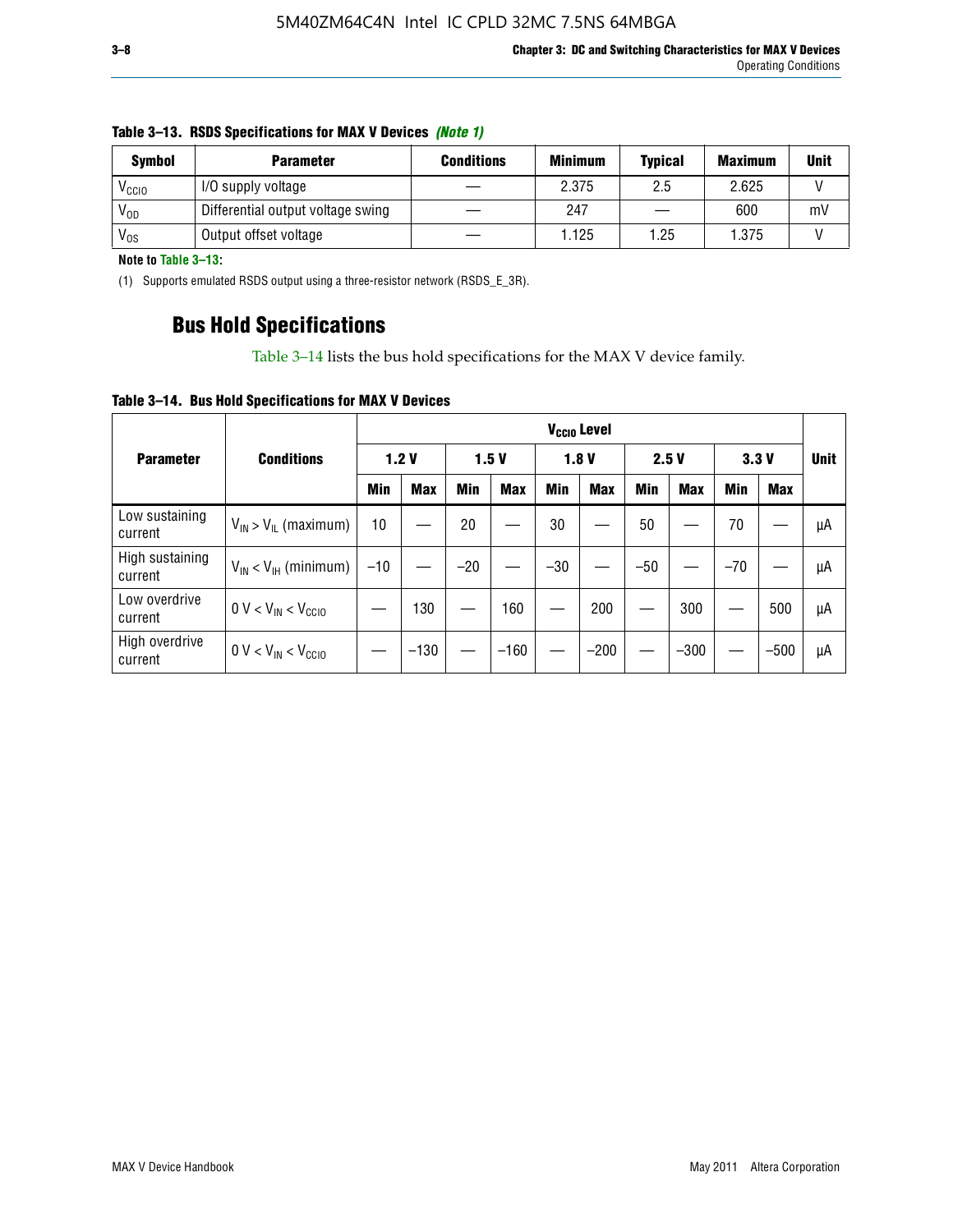**Chapter 3: DC and Switching Characteristics for MAX V Devices 3–9** Operating Conditions

### **Power-Up Timing**

Table 3–15 lists the power-up timing characteristics for the MAX V device family.

| Table 3-15. Power-Up Timing for MAX V Devices |  |  |  |  |  |
|-----------------------------------------------|--|--|--|--|--|
|-----------------------------------------------|--|--|--|--|--|

| <b>Symbol</b>                                                                   | <b>Parameter</b>                                                 | <b>Device</b>             | <b>Temperature Range</b>  | Min                      | <b>Typ</b> | <b>Max</b> | <b>Unit</b> |
|---------------------------------------------------------------------------------|------------------------------------------------------------------|---------------------------|---------------------------|--------------------------|------------|------------|-------------|
|                                                                                 |                                                                  | 5M40Z                     | Commercial and industrial | $\overline{\phantom{0}}$ |            | 200        | μs          |
|                                                                                 |                                                                  |                           | Extended                  |                          |            | 300        | μs          |
|                                                                                 |                                                                  | 5M80Z                     | Commercial and industrial |                          |            | 200        | μs          |
|                                                                                 |                                                                  |                           | Extended                  |                          |            | 300        | μs          |
|                                                                                 |                                                                  | 5M160Z                    | Commercial and industrial |                          |            | 200        | μs          |
|                                                                                 |                                                                  |                           | Extended                  |                          |            | 300        | μs          |
|                                                                                 |                                                                  | 5M240Z (2)                | Commercial and industrial |                          |            | 200        | μs          |
| The amount of time from<br>when minimum $V_{C C INT}$ is<br>t <sub>config</sub> |                                                                  |                           | Extended                  |                          |            | 300        | μs          |
|                                                                                 |                                                                  | Commercial and industrial |                           |                          | 300        | μs         |             |
|                                                                                 | 5M240Z (3)<br>reached until the device<br>enters user mode $(1)$ | Extended                  | $\overline{\phantom{0}}$  |                          | 400        | μs         |             |
|                                                                                 |                                                                  | 5M570Z                    | Commercial and industrial |                          |            | 300        | μs          |
|                                                                                 |                                                                  |                           | Extended                  |                          |            | 400        | μs          |
|                                                                                 |                                                                  | 5M1270Z (4)               | Commercial and industrial |                          |            | 300        | μs          |
|                                                                                 |                                                                  |                           | Extended                  |                          |            | 400        | μs          |
|                                                                                 |                                                                  | 5M1270Z (5)               | Commercial and industrial |                          |            | 450        | μs          |
|                                                                                 |                                                                  |                           | Extended                  |                          |            | 500        | μs          |
|                                                                                 |                                                                  | 5M2210Z                   | Commercial and industrial |                          |            | 450        | μs          |
|                                                                                 |                                                                  |                           | Extended                  |                          |            | 500        | μs          |

**Notes to Table 3–15:**

(1) For more information about power-on reset (POR) trigger voltage, refer to the *[Hot Socketing and Power-On Reset in MAX V Devices](http://www.altera.com/literature/hb/max-v/mv51004.pdf)* chapter.

(2) Not applicable to the T144 package of the 5M240Z device.

(3) Only applicable to the T144 package of the 5M240Z device.

(4) Not applicable to the F324 package of the 5M1270Z device.

(5) Only applicable to the F324 package of the 5M1270Z device.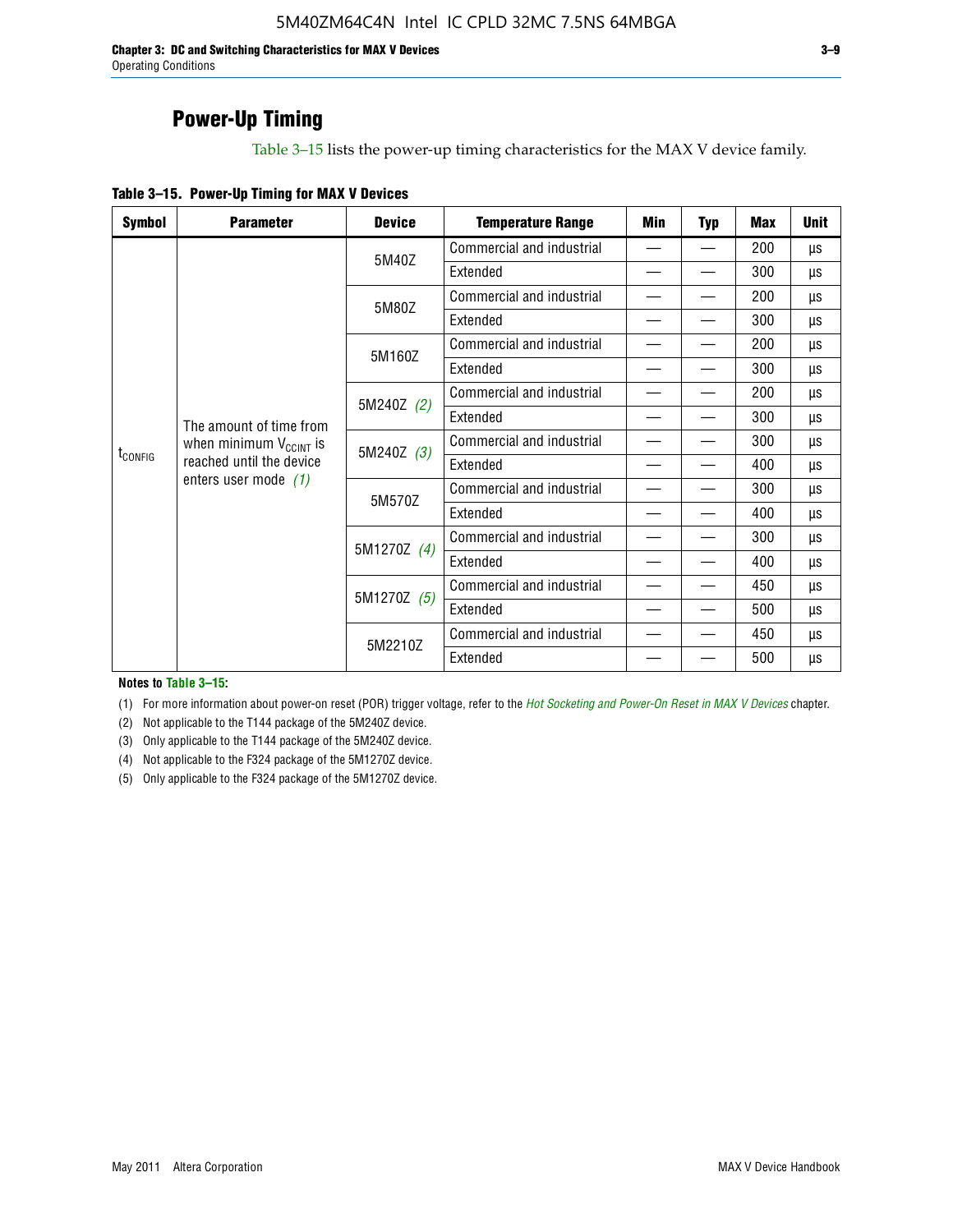### **Power Consumption**

You can use the Altera® PowerPlay Early Power Estimator and PowerPlay Power Analyzer to estimate the device power.

**For more information about these power analysis tools, refer to the** *PowerPlay Early**[Power Estimator for Altera CPLDs User Guide](http://www.altera.com/literature/ug/ug_epe_cpld.pdf)* and the *[PowerPlay Power Analysis](http://www.altera.com/literature/hb/qts/qts_qii53013.pdf)* chapter in volume 3 of the *Quartus II Handbook.*

# **Timing Model and Specifications**

MAX V devices timing can be analyzed with the Altera Quartus<sup>®</sup> II software, a variety of industry-standard EDA simulators and timing analyzers, or with the timing model shown in Figure 3–2.

MAX V devices have predictable internal delays that allow you to determine the worst-case timing of any design. The software provides timing simulation, point-to-point delay prediction, and detailed timing analysis for device-wide performance evaluation.



**Figure 3–2. Timing Model for MAX V Devices**

You can derive the timing characteristics of any signal path from the timing model and parameters of a particular device. You can calculate external timing parameters, which represent pin-to-pin timing delays, as the sum of the internal parameters.

**For more information, refer to** *[AN629: Understanding Timing in Altera CPLDs](http://www.altera.com/literature/an/an629.pdf)***.**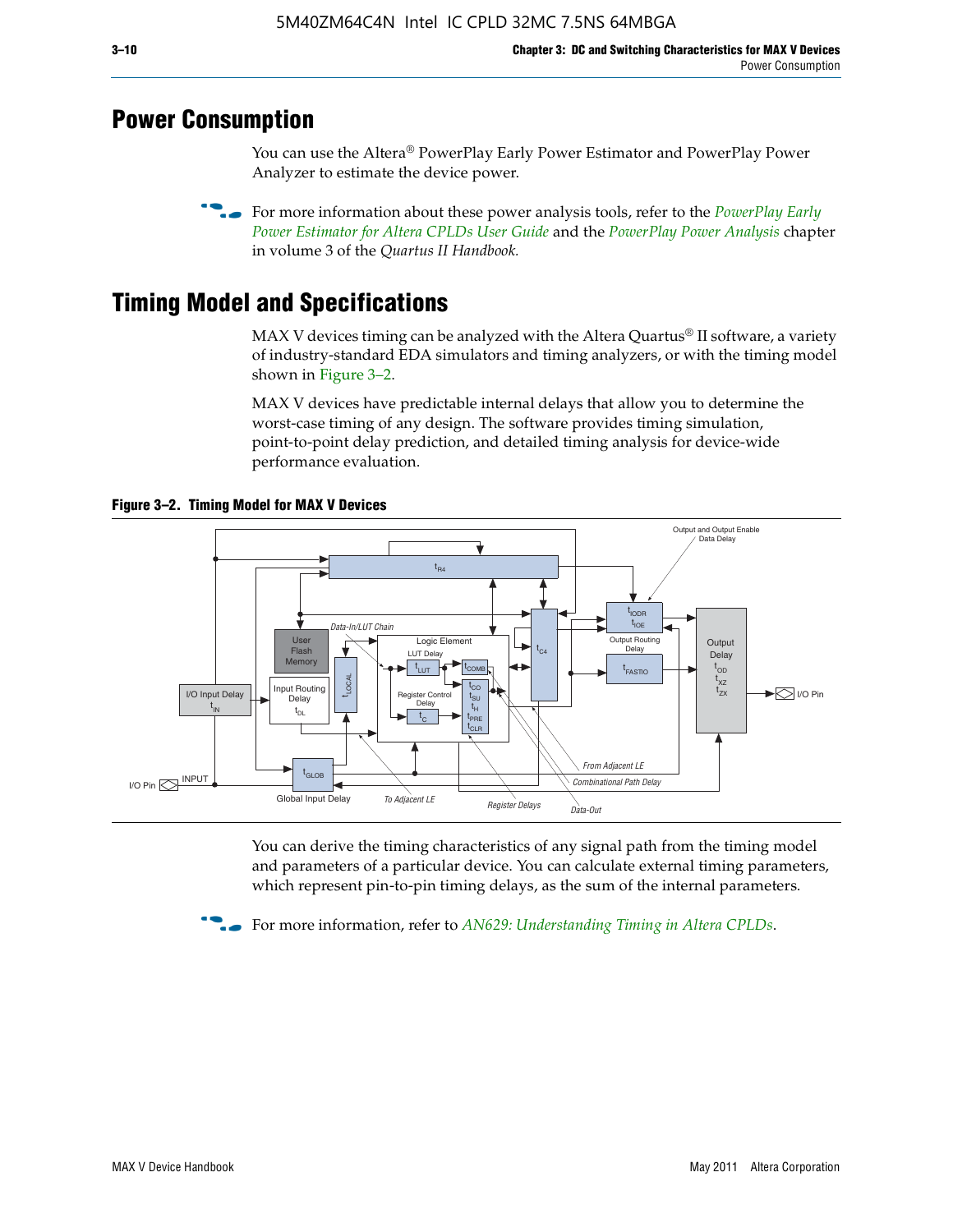### **Preliminary and Final Timing**

This section describes the performance, internal, external, and UFM timing specifications. All specifications are representative of the worst-case supply voltage and junction temperature conditions.

Timing models can have either preliminary or final status. The Quartus II software issues an informational message during the design compilation if the timing models are preliminary. Table 3–16 lists the status of the MAX V device timing models.

Preliminary status means the timing model is subject to change. Initially, timing numbers are created using simulation results, process data, and other known parameters. These tests are used to make the preliminary numbers as close to the actual timing parameters as possible.

Final timing numbers are based on actual device operation and testing. These numbers reflect the actual performance of the device under the worst-case voltage and junction temperature conditions.

| <b>Device</b> | <b>Final</b> |
|---------------|--------------|
| 5M40Z         |              |
| 5M80Z         |              |
| 5M160Z        |              |
| 5M240Z        |              |
| 5M570Z        |              |
| 5M1270Z       |              |
| 5M2210Z       |              |

**Table 3–16. Timing Model Status for MAX V Devices**

### **Performance**

Table 3–17 lists the MAX V device performance for some common designs. All performance values were obtained with the Quartus II software compilation of megafunctions.

**Table 3–17. Device Performance for MAX V Devices (Part 1 of 2)**

|                                |                                            |                       | <b>Performance</b> |                             |       |                                      |       |                 |             |
|--------------------------------|--------------------------------------------|-----------------------|--------------------|-----------------------------|-------|--------------------------------------|-------|-----------------|-------------|
| <b>Resource</b><br><b>Used</b> | <b>Design Size and</b><br><b>Function</b>  | <b>Resources Used</b> |                    |                             |       | 5M40Z/5M80Z/5M160Z/<br>5M240Z/5M570Z |       | 5M1270Z/5M2210Z | <b>Unit</b> |
|                                |                                            | Mode                  | <b>LEs</b>         | <b>UFM</b><br><b>Blocks</b> | C4    | C5, I5                               | C4    | C5, I5          |             |
|                                | 16-bit counter $(1)$                       |                       | 16                 | 0                           | 184.1 | 118.3                                | 247.5 | 201.1           | <b>MHz</b>  |
|                                | 64-bit counter $(1)$                       |                       | 64                 | 0                           | 83.2  | 80.5                                 | 154.8 | 125.8           | <b>MHz</b>  |
|                                | 16-to-1 multiplexer                        |                       | 11                 | 0                           | 17.4  | 20.4                                 | 8.0   | 9.3             | ns          |
| LE                             | 32-to-1 multiplexer                        |                       | 24                 | 0                           | 12.5  | 25.3                                 | 9.0   | 11.4            | ns          |
|                                | 16-bit XOR function                        |                       | 5                  | 0                           | 9.0   | 16.1                                 | 6.6   | 8.2             | ns          |
|                                | 16-bit decoder with<br>single address line |                       | 5                  | 0                           | 9.2   | 16.1                                 | 6.6   | 8.2             | ns          |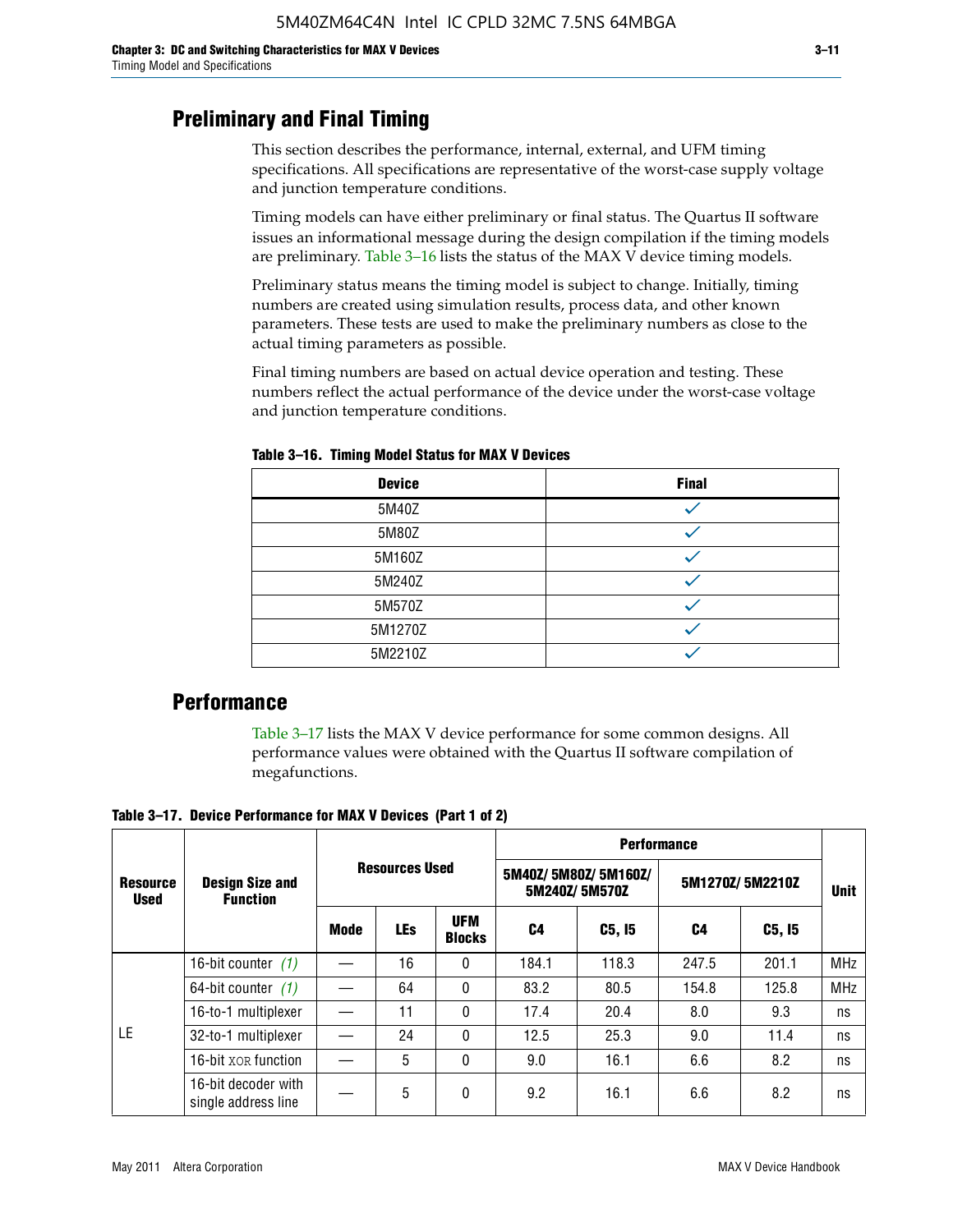|                                |                                           |                   |                       |                             | <b>Performance</b> |                                      |           |                 |            |  |  |
|--------------------------------|-------------------------------------------|-------------------|-----------------------|-----------------------------|--------------------|--------------------------------------|-----------|-----------------|------------|--|--|
| <b>Resource</b><br><b>Used</b> | <b>Design Size and</b><br><b>Function</b> |                   | <b>Resources Used</b> |                             |                    | 5M40Z/5M80Z/5M160Z/<br>5M240Z/5M570Z |           | 5M1270Z/5M2210Z |            |  |  |
|                                |                                           | <b>Mode</b>       | <b>LEs</b>            | <b>UFM</b><br><b>Blocks</b> | C4                 | C5, I5                               | C4        | C5, I5          |            |  |  |
|                                | $512 \times 16$                           | None              | 3                     |                             | 10.0               | 10.0                                 | 10.0      | 10.0            | <b>MHz</b> |  |  |
|                                | $512 \times 16$                           | <b>SPI</b><br>(2) | 37                    |                             | 9.7                | 9.7                                  | 8.0       | 8.0             | <b>MHz</b> |  |  |
| <b>UFM</b>                     | $512 \times 8$                            | Parallel<br>(3)   | 73                    |                             | (4)                | (4)                                  | (4)       | (4)             | <b>MHz</b> |  |  |
|                                | $512 \times 16$                           | $l^2C$<br>(3)     | 142                   |                             | 100<br>(5)         | 100 $(5)$                            | 100 $(5)$ | 100 $(5)$       | kHz        |  |  |

### **Table 3–17. Device Performance for MAX V Devices (Part 2 of 2)**

**Notes to Table 3–17:**

(1) This design is a binary loadable up counter.

(2) This design is configured for read-only operation in Extended mode. Read and write ability increases the number of logic elements (LEs) used.

(3) This design is configured for read-only operation. Read and write ability increases the number of LEs used.

(4) This design is asynchronous.

(5) The I2C megafunction is verified in hardware up to 100-kHz serial clock line rate.

### **Internal Timing Parameters**

Internal timing parameters are specified on a speed grade basis independent of device density. Table 3–18 through Table 3–25 on page 3–19 list the MAX V device internal timing microparameters for LEs, input/output elements (IOEs), UFM blocks, and MultiTrack interconnects.

For more information about each internal timing microparameters symbol, refer to *[AN629: Understanding Timing in Altera CPLDs](http://www.altera.com/literature/an/an629.pdf)*.

|                   |                                               |     | 5M40Z/ 5M80Z/ 5M160Z/ | 5M240Z/5M570Z |            |              | 5M1270Z/5M2210Z |     |        |             |
|-------------------|-----------------------------------------------|-----|-----------------------|---------------|------------|--------------|-----------------|-----|--------|-------------|
| <b>Symbol</b>     | <b>Parameter</b>                              |     | C <sub>4</sub>        |               | C5, I5     |              | C <sub>4</sub>  |     | C5, I5 | <b>Unit</b> |
|                   |                                               | Min | Max                   | Min           | <b>Max</b> | Min          | <b>Max</b>      | Min | Max    |             |
| $t_{LUT}$         | LE combinational look-up<br>table (LUT) delay |     | 1,215                 |               | 2,247      |              | 742             |     | 914    | ps          |
| t <sub>comb</sub> | Combinational path delay                      |     | 243                   |               | 309        |              | 192             |     | 236    | ps          |
| $t_{CLR}$         | LE register clear delay                       | 401 |                       | 545           |            | 309          |                 | 381 |        | ps          |
| t <sub>PRE</sub>  | LE register preset delay                      | 401 |                       | 545           |            | 309          |                 | 381 |        | ps          |
| $t_{\text{SU}}$   | LE register setup time<br>before clock        | 260 |                       | 321           |            | 271          |                 | 333 |        | ps          |
| $t_{H}$           | LE register hold time<br>after clock          | 0   |                       | $\mathbf{0}$  |            | $\mathbf{0}$ |                 | 0   |        | ps          |
| $t_{CO}$          | LE register<br>clock-to-output delay          |     | 380                   |               | 494        |              | 305             |     | 376    | ps          |

**Table 3–18. LE Internal Timing Microparameters for MAX V Devices (Part 1 of 2)**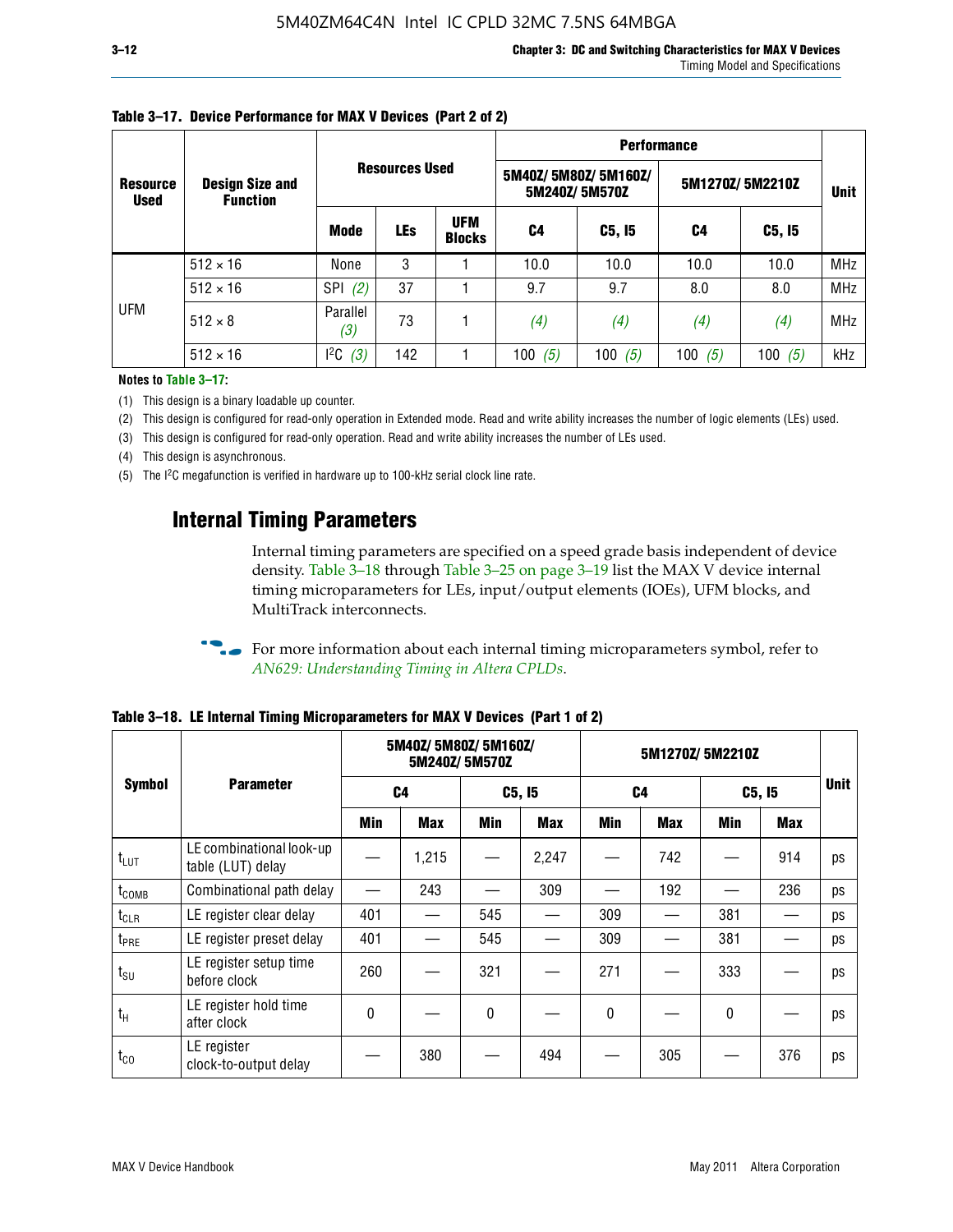**Chapter 3: DC and Switching Characteristics for MAX V Devices 3–13** Timing Model and Specifications

|                    |                                   | 5M40Z/ 5M80Z/ 5M160Z/<br>5M240Z/5M570Z |            |     |            |     | 5M1270Z/5M2210Z |     |        |             |
|--------------------|-----------------------------------|----------------------------------------|------------|-----|------------|-----|-----------------|-----|--------|-------------|
| <b>Symbol</b>      | <b>Parameter</b>                  | C4                                     |            |     | C5, I5     | C4  |                 |     | C5, I5 | <b>Unit</b> |
|                    |                                   | Min                                    | <b>Max</b> | Min | <b>Max</b> | Min | <b>Max</b>      | Min | Max    |             |
| t <sub>CLKHL</sub> | Minimum clock high or<br>low time | 253                                    |            | 339 |            | 216 |                 | 266 |        | ps          |
| $t_{\rm C}$        | Register control delay            |                                        | ,356       |     | 1,741      |     | 1,114           |     | 1,372  | ps          |

#### **Table 3–18. LE Internal Timing Microparameters for MAX V Devices (Part 2 of 2)**

### **Table 3–19. IOE Internal Timing Microparameters for MAX V Devices**

|                     |                                                                |     | 5M40Z/ 5M80Z/ 5M160Z/ | 5M240Z/5M570Z | 5M1270Z/5M2210Z |     |                |            |            |             |
|---------------------|----------------------------------------------------------------|-----|-----------------------|---------------|-----------------|-----|----------------|------------|------------|-------------|
| <b>Symbol</b>       | <b>Parameter</b>                                               |     | C <sub>4</sub>        |               | C5, I5          |     | C <sub>4</sub> |            | C5, I5     | <b>Unit</b> |
|                     |                                                                | Min | Max                   | <b>Min</b>    | Max             | Min | <b>Max</b>     | <b>Min</b> | <b>Max</b> |             |
| t <sub>FASTIO</sub> | Data output delay from<br>adjacent LE to I/O block             |     | 170                   |               | 428             |     | 207            |            | 254        | ps          |
| $t_{IN}$            | I/O input pad and buffer<br>delay                              |     | 907                   |               | 986             |     | 920            |            | 1,132      | ps          |
| $t_{GLOB}$ (1)      | I/O input pad and buffer<br>delay used as global<br>signal pin |     | 2,261                 |               | 3,322           |     | 1,974          |            | 2,430      | ps          |
| $t_{10E}$           | Internally generated<br>output enable delay                    |     | 530                   |               | 1,410           |     | 374            |            | 460        | ps          |
| $t_{DL}$            | Input routing delay                                            |     | 318                   |               | 509             |     | 291            |            | 358        | ps          |
| $t_{OD}$ (2)        | Output delay buffer and<br>pad delay                           |     | 1,319                 |               | 1,543           |     | 1,383          |            | 1,702      | ps          |
| $t_{XZ}$ (3)        | Output buffer disable<br>delay                                 |     | 1,045                 |               | 1,276           |     | 982            |            | 1,209      | ps          |
| $t_{ZX}$ (4)        | Output buffer enable<br>delay                                  |     | 1,160                 |               | 1,353           |     | 1,303          |            | 1,604      | ps          |

#### **Notes to Table 3–19:**

(1) Delay numbers for t<sub>GLOB</sub> differ for each device density and speed grade. The delay numbers for t<sub>GLOB</sub>, shown in Table 3–19, are based on a 5M240Z device target.

(2) For more information about delay adders associated with different I/O standards, drive strengths, and slew rates, refer to Table 3–34 on page 3–24 and Table 3–35 on page 3–25.

(3) For more information about  $t_{XZ}$  delay adders associated with different I/O standards, drive strengths, and slew rates, refer to Table 3-22 on page 3–15 and Table 3–23 on page 3–15.

(4) For more information about t<sub>zx</sub> delay adders associated with different I/O standards, drive strengths, and slew rates, refer to Table 3–20 on<br>page 3–14 and Table 3–21 on page 3–14.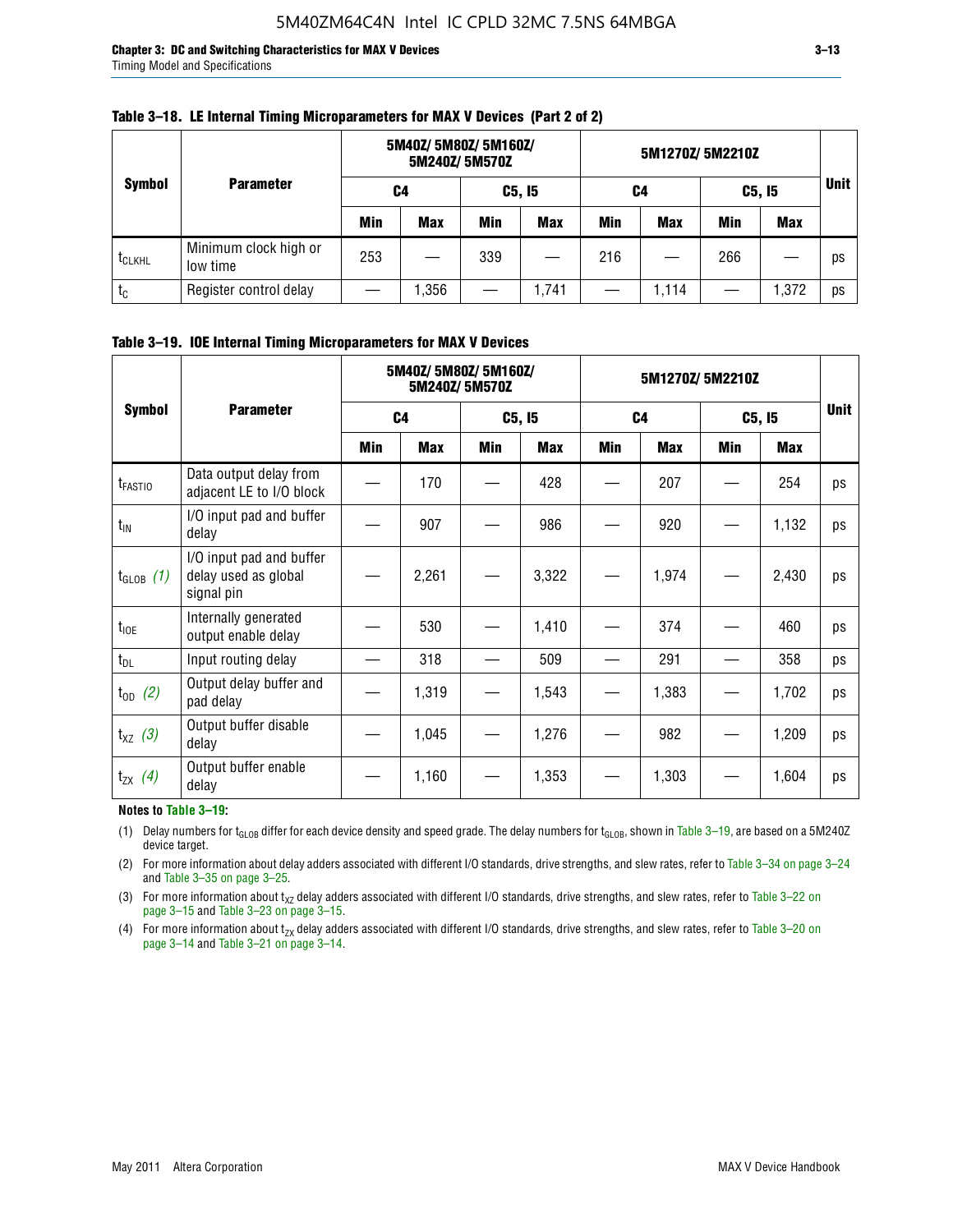Table 3–20 through Table 3–23 list the adder delays for  $t_{ZX}$  and  $t_{XZ}$  microparameters when using an I/O standard other than 3.3-V LVTTL with 16 mA drive strength.

|                 |                  |                | 5M40Z/ 5M80Z/ 5M160Z/ | 5M240Z/5M570Z |            |     | 5M1270Z/5M2210Z |     |              |             |
|-----------------|------------------|----------------|-----------------------|---------------|------------|-----|-----------------|-----|--------------|-------------|
| <b>Standard</b> |                  | C <sub>4</sub> |                       |               | C5, I5     |     | C <sub>4</sub>  |     | C5, I5       | <b>Unit</b> |
|                 |                  | Min            | <b>Max</b>            | Min           | <b>Max</b> | Min | <b>Max</b>      | Min | <b>Max</b>   |             |
| 3.3-V LVTTL     | 16 mA            |                | 0                     |               | 0          |     | $\mathbf{0}$    |     | 0            | ps          |
|                 | 8 mA             |                | 72                    |               | 74         |     | 101             |     | 125          | ps          |
| 3.3-V LVCMOS    | 8 mA             |                | $\mathbf{0}$          |               | 0          |     | $\mathbf{0}$    |     | $\mathbf{0}$ | ps          |
|                 | 4 mA             |                | 72                    |               | 74         |     | 101             |     | 125          | ps          |
| 2.5-V LVTTL /   | 14 mA            |                | 126                   |               | 127        |     | 155             |     | 191          | ps          |
| <b>LVCMOS</b>   | 7 mA             |                | 196                   |               | 197        |     | 545             |     | 671          | ps          |
| 1.8-V LVTTL /   | 6 mA             |                | 608                   |               | 610        |     | 721             |     | 888          | ps          |
| <b>LVCMOS</b>   | 3 mA             |                | 681                   |               | 685        |     | 2012            |     | 2477         | ps          |
| 1.5-V LVCMOS    | 4 mA             |                | 1162                  |               | 1157       |     | 1590            |     | 1957         | ps          |
|                 | 2 mA             |                | 1245                  |               | 1244       |     | 3269            |     | 4024         | ps          |
| 1.2-V LVCMOS    | 3 <sub>m</sub> A |                | 1889                  |               | 1856       |     | 2860            |     | 3520         | ps          |
| 3.3-V PCI       | 20 mA            |                | 72                    |               | 74         |     | $-18$           |     | $-22$        | ps          |
| <b>LVDS</b>     |                  |                | 126                   |               | 127        |     | 155             |     | 191          | ps          |
| <b>RSDS</b>     |                  |                | 126                   |               | 127        |     | 155             |     | 191          | ps          |

|                 | 5M40Z/5M80Z/5M160Z/<br>5M240Z/5M570Z |                |            |                                 |        | 5M1270Z/5M2210Z               |            |        |        |             |
|-----------------|--------------------------------------|----------------|------------|---------------------------------|--------|-------------------------------|------------|--------|--------|-------------|
| <b>Standard</b> |                                      | C <sub>4</sub> |            | C5, I5                          |        | C <sub>4</sub>                |            | C5, I5 |        | <b>Unit</b> |
|                 |                                      | Min            | <b>Max</b> | Min                             | Max    | <b>Min</b>                    | <b>Max</b> | Min    | Max    |             |
| 3.3-V LVTTL     | 16 mA                                |                | 5,951      |                                 | 6,063  |                               | 6,012      |        | 5,743  | ps          |
|                 | 8 mA                                 |                | 6,534      | $\hspace{0.1mm}-\hspace{0.1mm}$ | 6,662  | —                             | 8,785      |        | 8,516  | ps          |
| 3.3-V LVCMOS    | 8 mA                                 |                | 5,951      |                                 | 6,063  |                               | 6,012      |        | 5,743  | ps          |
|                 | 4 mA                                 |                | 6,534      |                                 | 6,662  |                               | 8,785      |        | 8,516  | ps          |
| 2.5-V LVTTL /   | $14 \text{ mA}$                      |                | 9,110      |                                 | 9,237  |                               | 10,072     |        | 9,803  | ps          |
| <b>LVCMOS</b>   | 7 mA                                 |                | 9,830      | —                               | 9,977  | —                             | 12,945     |        | 12,676 | ps          |
| 1.8-V LVTTL /   | 6 mA                                 |                | 21,800     |                                 | 21,787 |                               | 21,185     |        | 20,916 | ps          |
| <b>LVCMOS</b>   | 3 mA                                 |                | 23,020     | $\hspace{0.05cm}$               | 23,037 | $\overbrace{\phantom{12333}}$ | 24,597     |        | 24,328 | ps          |
| 1.5-V LVCMOS    | 4 mA                                 |                | 39,120     |                                 | 39,067 |                               | 34,517     |        | 34,248 | ps          |
|                 | 2 mA                                 |                | 40,670     |                                 | 40,617 |                               | 39,717     |        | 39,448 | ps          |
| 1.2-V LVCMOS    | 3 <sub>m</sub> A                     |                | 69,505     |                                 | 70,461 |                               | 55,800     |        | 55,531 | ps          |
| 3.3-V PCI       | 20 mA                                |                | 6,534      |                                 | 6,662  |                               | 35         |        | 44     | ps          |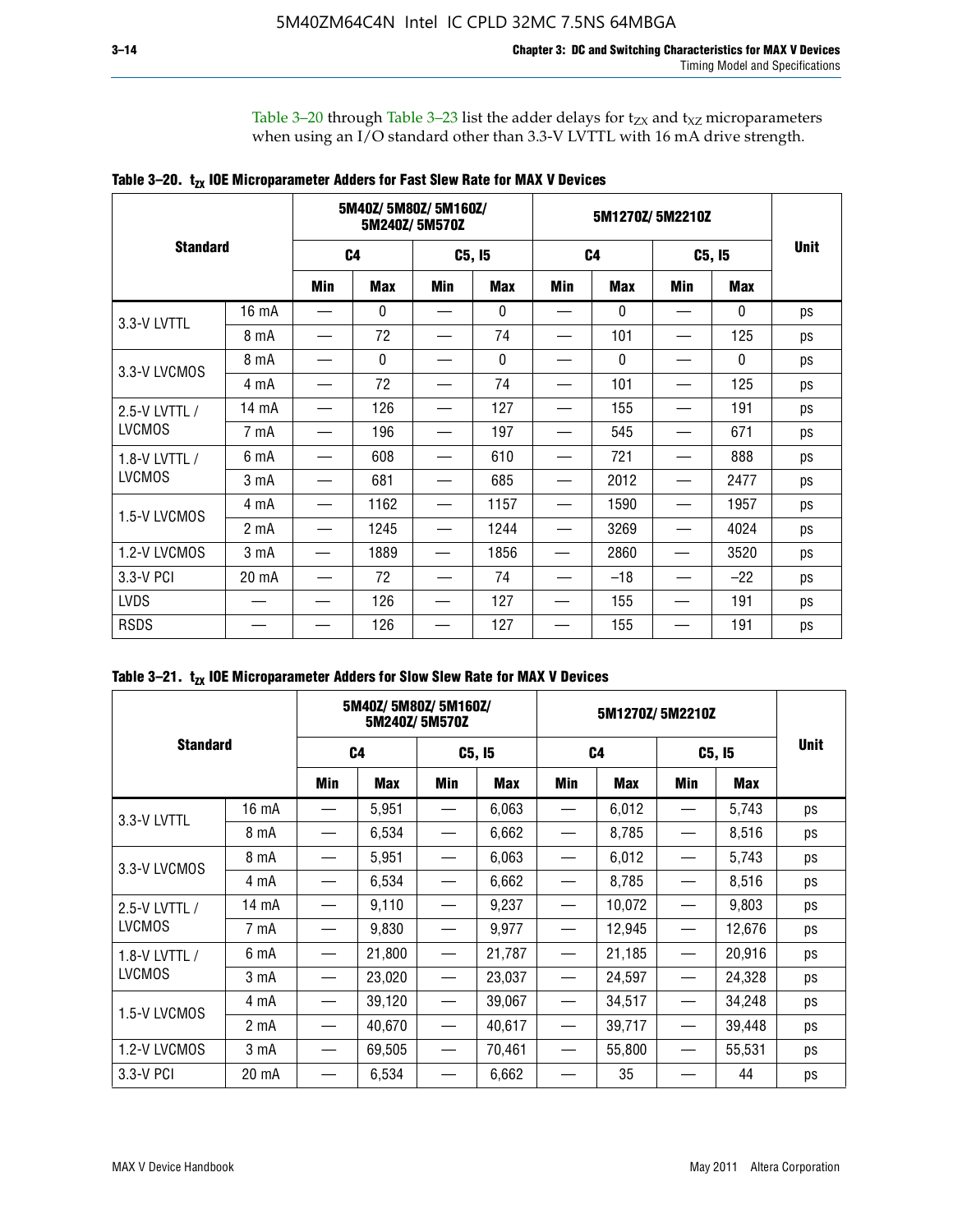**Chapter 3: DC and Switching Characteristics for MAX V Devices 3–15** Timing Model and Specifications

|                 | 5M40Z/5M80Z/5M160Z/<br>5M240Z/5M570Z |                |              |            |            | 5M1270Z/5M2210Z |              |            |              |             |
|-----------------|--------------------------------------|----------------|--------------|------------|------------|-----------------|--------------|------------|--------------|-------------|
| <b>Standard</b> |                                      | C <sub>4</sub> |              | C5, I5     |            | C <sub>4</sub>  |              | C5, I5     |              | <b>Unit</b> |
|                 |                                      | <b>Min</b>     | <b>Max</b>   | <b>Min</b> | <b>Max</b> | <b>Min</b>      | <b>Max</b>   | <b>Min</b> | <b>Max</b>   |             |
| 3.3-V LVTTL     | 16 mA                                |                | $\mathbf{0}$ |            | 0          |                 | $\mathbf{0}$ |            | $\mathbf{0}$ | ps          |
|                 | 8 mA                                 |                | $-69$        |            | $-69$      |                 | $-74$        |            | $-91$        | ps          |
| 3.3-V LVCMOS    | 8 mA                                 |                | 0            |            | 0          |                 | $\mathbf{0}$ |            | $\mathbf{0}$ | ps          |
|                 | 4 mA                                 |                | $-69$        |            | $-69$      |                 | $-74$        |            | $-91$        | ps          |
| 2.5-V LVTTL /   | 14 mA                                |                | $-7$         |            | $-10$      |                 | $-46$        |            | $-56$        | ps          |
| <b>LVCMOS</b>   | 7 mA                                 |                | -66          |            | $-69$      |                 | $-82$        |            | $-101$       | ps          |
| 1.8-V LVTTL /   | 6 mA                                 |                | 45           |            | 37         |                 | $-7$         |            | $-8$         | ps          |
| <b>LVCMOS</b>   | 3 mA                                 |                | 34           |            | 25         |                 | 119          |            | 147          | ps          |
| 1.5-V LVCMOS    | 4 mA                                 |                | 166          |            | 155        |                 | 339          |            | 418          | ps          |
|                 | 2 <sub>m</sub> A                     |                | 190          |            | 179        |                 | 464          |            | 571          | ps          |
| 1.2-V LVCMOS    | 3 <sub>m</sub> A                     |                | 300          |            | 283        |                 | 817          |            | 1,006        | ps          |
| 3.3-V PCI       | 20 mA                                |                | $-69$        |            | $-69$      |                 | 80           |            | 99           | ps          |
| <b>LVDS</b>     |                                      |                | $-7$         |            | $-10$      |                 | $-46$        |            | $-56$        | ps          |
| <b>RSDS</b>     |                                      |                | $-7$         |            | $-10$      |                 | $-46$        |            | $-56$        | ps          |

### Table 3-22. t<sub>xz</sub> IOE Microparameter Adders for Fast Slew Rate for MAX V Devices

|                 | 5M40Z/5M80Z/5M160Z/<br>5M240Z/5M570Z |                |            |        |            | 5M1270Z/5M2210Z |            |        |        |             |
|-----------------|--------------------------------------|----------------|------------|--------|------------|-----------------|------------|--------|--------|-------------|
| <b>Standard</b> |                                      | C <sub>4</sub> |            | C5, I5 |            | C <sub>4</sub>  |            | C5, I5 |        | <b>Unit</b> |
|                 |                                      | Min            | <b>Max</b> | Min    | <b>Max</b> | Min             | <b>Max</b> | Min    | Max    |             |
|                 | 16 mA                                |                | 171        | —      | 174        | —               | 73         | —      | $-132$ | ps          |
| 3.3-V LVTTL     | 8 mA                                 |                | 112        |        | 116        |                 | 758        |        | 553    | ps          |
| 3.3-V LVCMOS    | 8 mA                                 |                | 171        |        | 174        |                 | 73         |        | $-132$ | ps          |
|                 | 4 mA                                 |                | 112        |        | 116        |                 | 758        |        | 553    | ps          |
| 2.5-V LVTTL /   | 14 mA                                |                | 213        |        | 213        |                 | 32         |        | $-173$ | ps          |
| <b>LVCMOS</b>   | 7 mA                                 |                | 166        |        | 166        |                 | 714        |        | 509    | ps          |
| 1.8-V LVTTL /   | 6 mA                                 |                | 441        |        | 438        |                 | 96         |        | $-109$ | ps          |
| <b>LVCMOS</b>   | 3 mA                                 |                | 496        |        | 494        |                 | 963        |        | 758    | ps          |
| 1.5-V LVCMOS    | 4 mA                                 |                | 765        |        | 755        |                 | 238        |        | 33     | ps          |
|                 | 2 <sub>m</sub> A                     |                | 903        |        | 897        |                 | 1,319      |        | 1,114  | ps          |
| 1.2-V LVCMOS    | 3 <sub>m</sub> A                     |                | 1,159      |        | 1,130      |                 | 400        |        | 195    | ps          |
| 3.3-V PCI       | 20 mA                                |                | 112        |        | 116        |                 | 303        |        | 373    | ps          |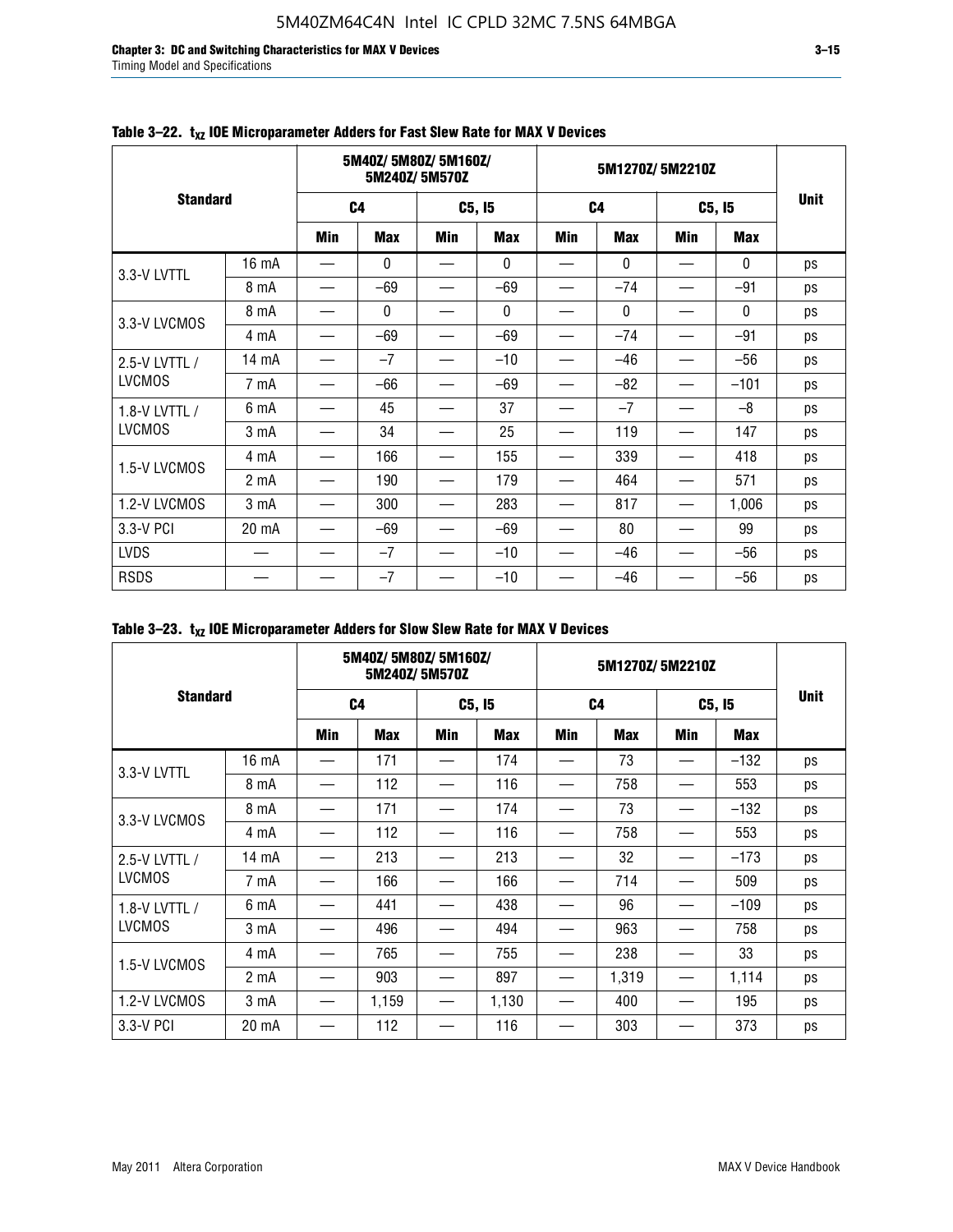**1 The default slew rate setting for MAX V devices in the Quartus II design software is**  $^{\prime\prime}$  fast".

|                    |                                                                                           |            | 5M40Z/ 5M80Z/ 5M160Z/    | 5M240Z/5M570Z |                          | 5M1270Z/5M2210Z |                          |            |            |                         |
|--------------------|-------------------------------------------------------------------------------------------|------------|--------------------------|---------------|--------------------------|-----------------|--------------------------|------------|------------|-------------------------|
| <b>Symbol</b>      | <b>Parameter</b>                                                                          |            | C <sub>4</sub>           |               | C5, I5                   |                 | C <sub>4</sub>           |            | C5, I5     | <b>Unit</b>             |
|                    |                                                                                           | <b>Min</b> | <b>Max</b>               | <b>Min</b>    | <b>Max</b>               | <b>Min</b>      | <b>Max</b>               | <b>Min</b> | <b>Max</b> |                         |
| t <sub>ACLK</sub>  | Address register clock<br>period                                                          | 100        |                          | 100           |                          | 100             |                          | 100        |            | ns                      |
| $t_{ASU}$          | Address register shift<br>signal setup to address<br>register clock                       | 20         |                          | 20            |                          | 20              |                          | 20         |            | ns                      |
| $t_{AH}$           | Address register shift<br>signal hold to address<br>register clock                        | 20         |                          | 20            |                          | 20              |                          | 20         |            | ns                      |
| $t_{\mathsf{ADS}}$ | Address register data in<br>setup to address register<br>clock                            | 20         |                          | 20            |                          | 20              |                          | 20         |            | ns                      |
| t <sub>ADH</sub>   | Address register data in<br>hold from address<br>register clock                           | 20         |                          | 20            |                          | 20              |                          | 20         |            | ns                      |
| t <sub>DCLK</sub>  | Data register clock period                                                                | 100        | $\overline{\phantom{0}}$ | 100           | $\overline{\phantom{0}}$ | 100             | $\overline{\phantom{0}}$ | 100        |            | ns                      |
| $t_{DSS}$          | Data register shift signal<br>setup to data register<br>clock                             | 60         |                          | 60            |                          | 60              |                          | 60         |            | ns                      |
| $t_{DSH}$          | Data register shift signal<br>hold from data register<br>clock                            | 20         |                          | 20            |                          | 20              |                          | 20         |            | ns                      |
| $t_{\text{DDS}}$   | Data register data in<br>setup to data register<br>clock                                  | 20         |                          | 20            |                          | 20              |                          | 20         |            | ns                      |
| $t_{DDH}$          | Data register data in hold<br>from data register clock                                    | 20         |                          | 20            |                          | 20              |                          | 20         |            | ns                      |
| $t_{DP}$           | Program signal to data<br>clock hold time                                                 | $\pmb{0}$  |                          | 0             |                          | 0               |                          | 0          |            | ns                      |
| $t_{PB}$           | Maximum delay between<br>program rising edge to<br>UFM busy signal rising<br>edge         |            | 960                      |               | 960                      |                 | 960                      |            | 960        | $\operatorname{\sf ns}$ |
| $t_{\mathsf{BP}}$  | Minimum delay allowed<br>from UFM busy signal<br>going low to program<br>signal going low | 20         |                          | 20            |                          | 20              |                          | 20         |            | ns                      |
| t <sub>PPMX</sub>  | Maximum length of busy<br>pulse during a program                                          |            | 100                      |               | 100                      |                 | 100                      |            | 100        | μs                      |

### **Table 3–24. UFM Block Internal Timing Microparameters for MAX V Devices (Part 1 of 2)**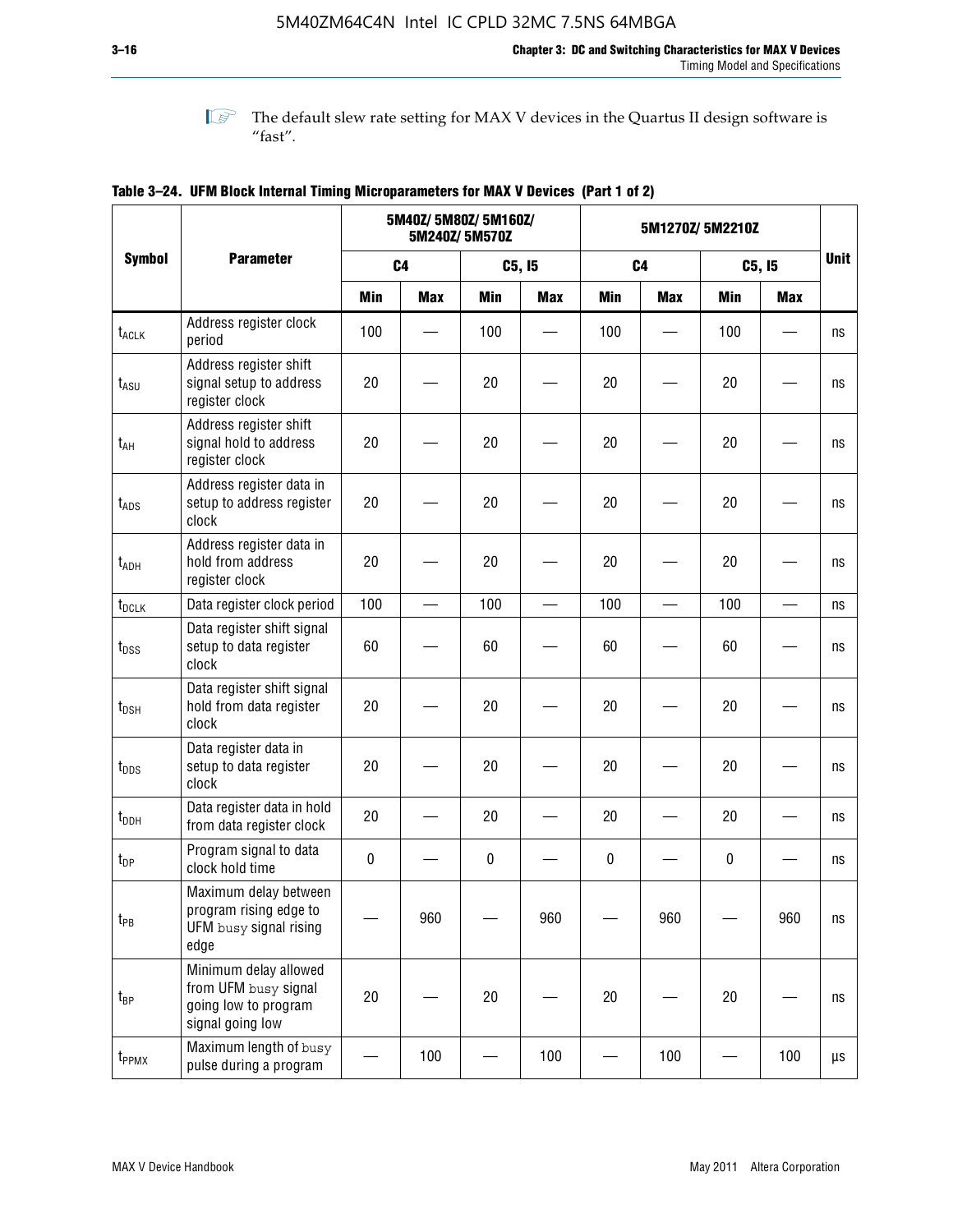**Chapter 3: DC and Switching Characteristics for MAX V Devices 3–17**

Timing Model and Specifications

|                   |                                                                                                       |                          |                | 5M40Z/ 5M80Z/ 5M160Z/<br>5M240Z/5M570Z |            |            | 5M1270Z/5M2210Z |                          |            |             |
|-------------------|-------------------------------------------------------------------------------------------------------|--------------------------|----------------|----------------------------------------|------------|------------|-----------------|--------------------------|------------|-------------|
| <b>Symbol</b>     | <b>Parameter</b>                                                                                      |                          | C <sub>4</sub> |                                        | C5, I5     |            | C <sub>4</sub>  |                          | C5, I5     | <b>Unit</b> |
|                   |                                                                                                       | Min                      | <b>Max</b>     | Min                                    | <b>Max</b> | <b>Min</b> | <b>Max</b>      | <b>Min</b>               | <b>Max</b> |             |
| t <sub>AE</sub>   | Minimum erase signal<br>to address clock hold<br>time                                                 | $\pmb{0}$                |                | $\mathbf 0$                            |            | 0          |                 | $\mathbf 0$              |            | ns          |
| $t_{EB}$          | Maximum delay between<br>the erase rising edge to<br>the UFM busy signal<br>rising edge               |                          | 960            |                                        | 960        |            | 960             |                          | 960        | ns          |
| $t_{BE}$          | Minimum delay allowed<br>from the UFM busy<br>signal going low to<br>erase signal going low           | 20                       |                | 20                                     |            | 20         |                 | 20                       |            | ns          |
| t <sub>EPMX</sub> | Maximum length of busy<br>pulse during an erase                                                       | $\overline{\phantom{0}}$ | 500            |                                        | 500        |            | 500             | $\overline{\phantom{0}}$ | 500        | ms          |
| $t_{DCO}$         | Delay from data register<br>clock to data register<br>output                                          |                          | 5              |                                        | 5          |            | 5               |                          | 5          | ns          |
| $t_{OE}$          | Delay from OSC ENA<br>signal reaching UFM to<br>rising clock of osc<br>leaving the UFM                | 180                      |                | 180                                    |            | 180        |                 | 180                      |            | ns          |
| $t_{RA}$          | Maximum read access<br>time                                                                           |                          | 65             |                                        | 65         |            | 65              |                          | 65         | ns          |
| $t_{\rm 0SCS}$    | Maximum delay between<br>the OSC ENA rising edge<br>to the erase/program<br>signal rising edge        | 250                      |                | 250                                    |            | 250        |                 | 250                      |            | ns          |
| $t_{\rm 0SCH}$    | Minimum delay allowed<br>from the<br>erase/program signal<br>going low to OSC ENA<br>signal going low | 250                      |                | 250                                    |            | 250        |                 | 250                      |            | ns          |

### **Table 3–24. UFM Block Internal Timing Microparameters for MAX V Devices (Part 2 of 2)**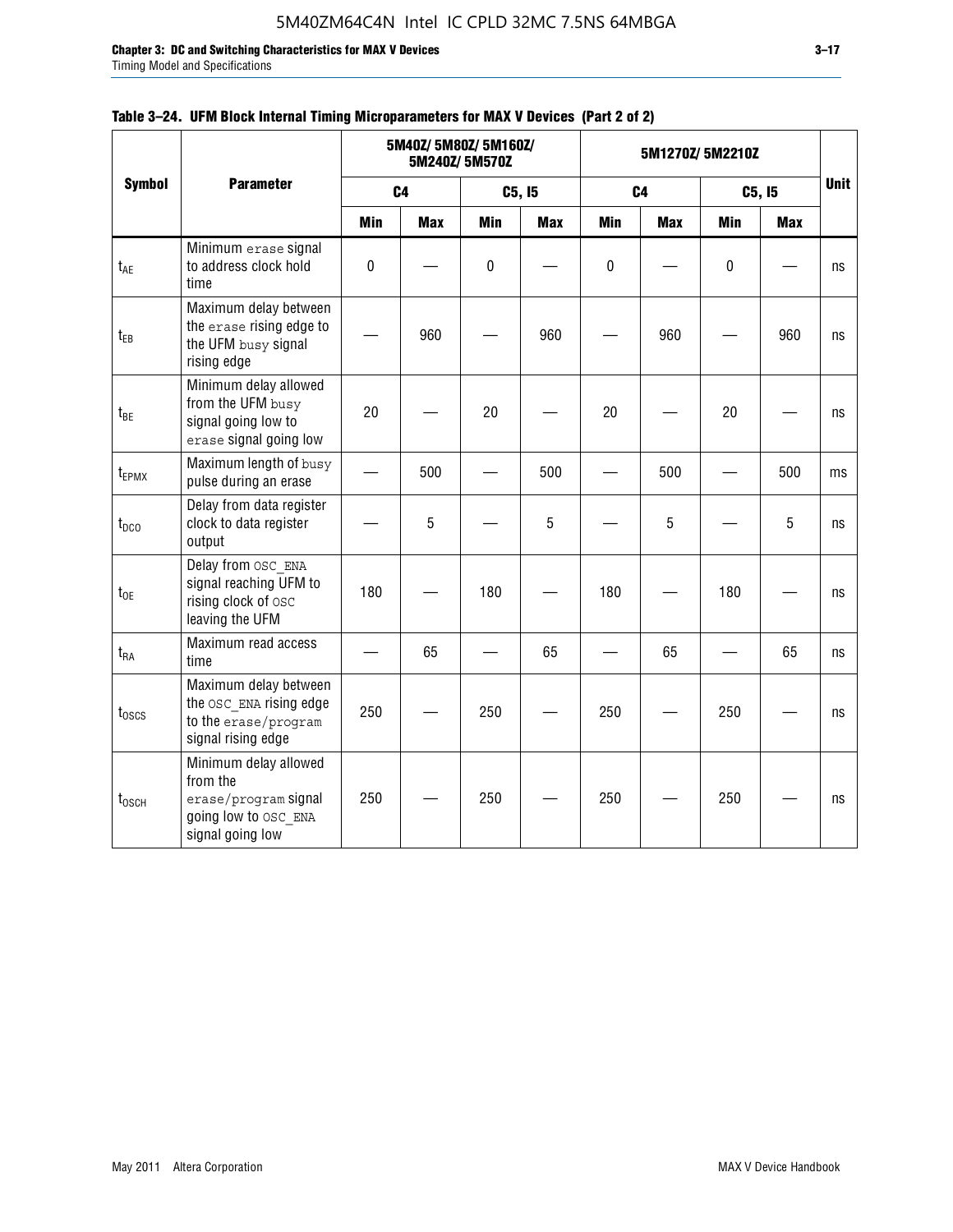Figure 3–3 through Figure 3–5 show the read, program, and erase waveforms for UFM block timing parameters listed in Table 3–24.





#### **Figure 3–4. UFM Program Waveform**

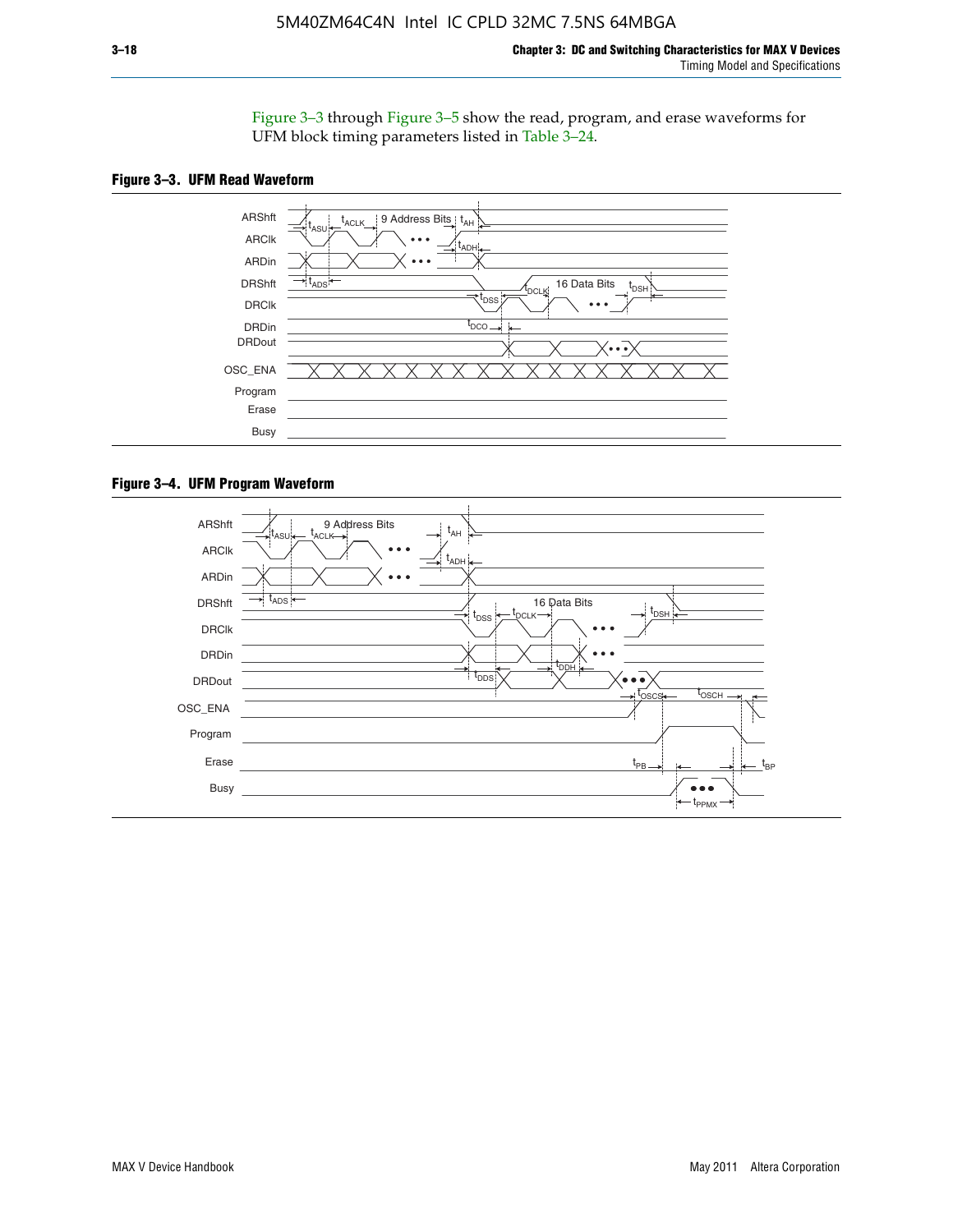#### **Figure 3–5. UFM Erase Waveform**



**Table 3–25. Routing Delay Internal Timing Microparameters for MAX V Devices**

| <b>Routing</b> |     | 5M40Z/ 5M80Z/ 5M160Z/ | 5M240Z/5M570Z |            |     |     |            |            |             |
|----------------|-----|-----------------------|---------------|------------|-----|-----|------------|------------|-------------|
|                | C4  |                       | C5, I5        |            | C4  |     | C5, I5     |            | <b>Unit</b> |
|                | Min | <b>Max</b>            | <b>Min</b>    | <b>Max</b> | Min | Max | <b>Min</b> | <b>Max</b> |             |
| $t_{C4}$       |     | 860                   |               | ,973       |     | 561 |            | 690        | ps          |
| $I_{R4}$       |     | 655                   |               | .479       |     | 445 |            | 548        | ps          |
| <b>LLOCAL</b>  |     | 1,143                 |               | 2,947      |     | 731 |            | 899        | ps          |

### **External Timing Parameters**

External timing parameters are specified by device density and speed grade. All external I/O timing parameters shown are for the 3.3-V LVTTL I/O standard with the maximum drive strength and fast slew rate. For external I/O timing using standards other than LVTTL or for different drive strengths, use the I/O standard input and output delay adders in Table 3–32 on page 3–23 through Table 3–36 on page 3–25.

 $\bullet$  For more information about each external timing parameters symbol, refer to *[AN629: Understanding Timing in Altera CPLDs](http://www.altera.com/literature/an/an629.pdf)*.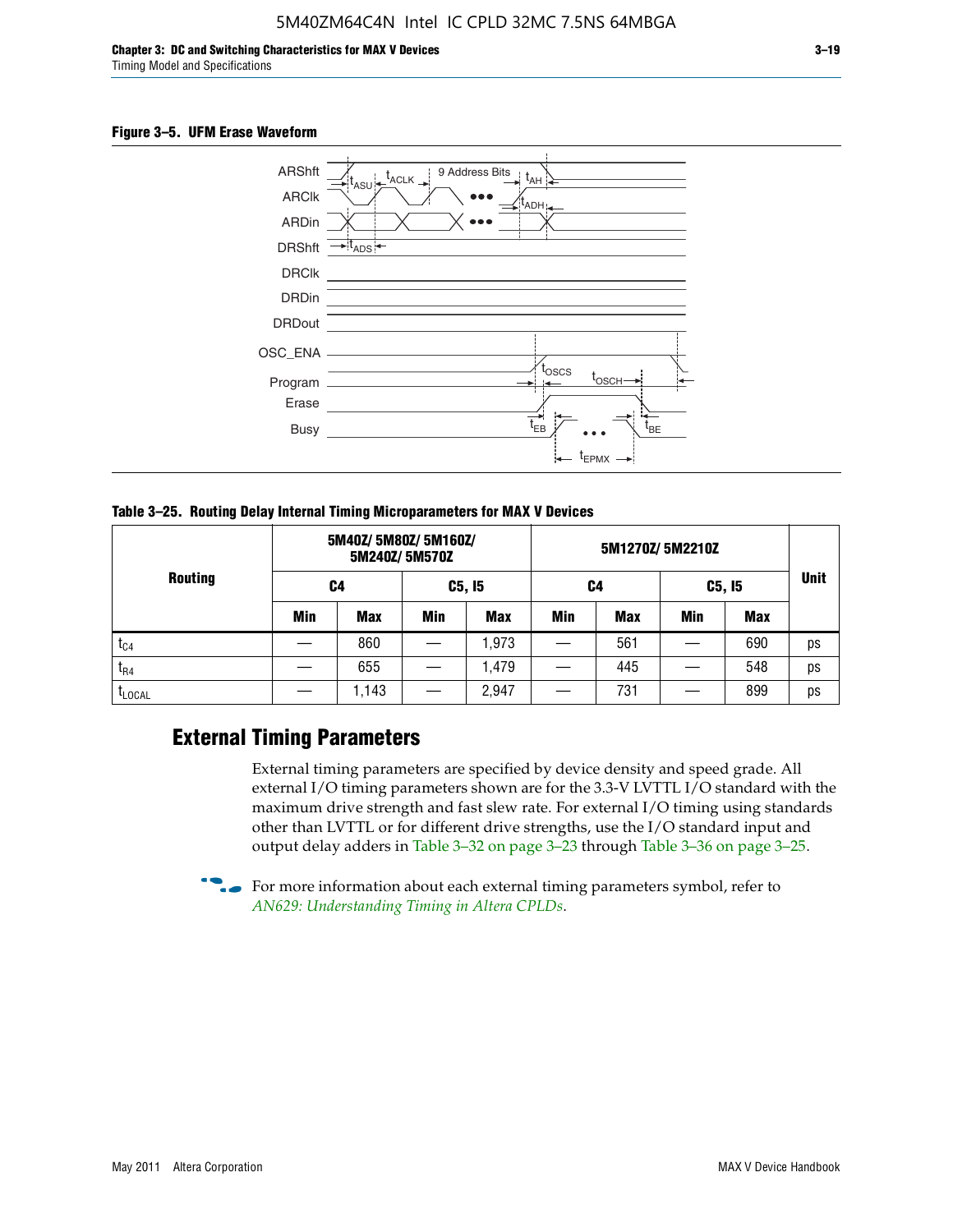Table 3–26 lists the external I/O timing parameters for the 5M40Z, 5M80Z, 5M160Z, and 5M240Z devices.

|               | Table 3–26. Global Clock External I/O Timing Parameters for the 5M40Z, 5M80Z, 5M160Z, and 5M240Z Devices |  |  |
|---------------|----------------------------------------------------------------------------------------------------------|--|--|
| (Note 1), (2) |                                                                                                          |  |  |

| <b>Symbol</b>    |                                                      | <b>Condition</b> |              | C <sub>4</sub> |          | C5, I5     | <b>Unit</b> |
|------------------|------------------------------------------------------|------------------|--------------|----------------|----------|------------|-------------|
|                  | <b>Parameter</b>                                     |                  | <b>Min</b>   | <b>Max</b>     | Min      | <b>Max</b> |             |
| t <sub>PD1</sub> | Worst case pin-to-pin delay through one LUT          | 10pF             |              | 7.9            |          | 14.0       | ns          |
| t <sub>PD2</sub> | Best case pin-to-pin delay through one LUT           | 10pF             |              | 5.8            |          | 8.5        | ns          |
| $t_{\text{SU}}$  | Global clock setup time                              |                  | 2.4          |                | 4.6      |            | ns          |
| $t_{H}$          | Global clock hold time                               |                  | $\mathbf{0}$ |                | $\Omega$ |            | ns          |
| $t_{CO}$         | Global clock to output delay                         | 10pF             | 2.0          | 6.6            | 2.0      | 8.6        | ns          |
| $t_{CH}$         | Global clock high time                               |                  | 253          |                | 339      |            | ps          |
| $t_{CL}$         | Global clock low time                                |                  | 253          |                | 339      |            | ps          |
| $t_{\text{CNT}}$ | Minimum global clock period for<br>16-bit counter    |                  | 5.4          |                | 8.4      |            | ns          |
| $f_{CNT}$        | Maximum global clock frequency for 16-bit<br>counter |                  |              | 184.1          |          | 118.3      | <b>MHz</b>  |

**Notes to Table 3–26:**

(1) The maximum frequency is limited by the I/O standard on the clock input pin. The 16-bit counter critical delay performs faster than this global clock input pin maximum frequency.

(2) Not applicable to the T144 package of the 5M240Z device.

Table 3–27 lists the external I/O timing parameters for the T144 package of the 5M240Z device.

|  | Table 3–27. Global Clock External I/O Timing Parameters for the 5M240Z Device <i>(Note 1), (2)</i> |  |  |  |  |
|--|----------------------------------------------------------------------------------------------------|--|--|--|--|
|--|----------------------------------------------------------------------------------------------------|--|--|--|--|

|                    |                                                      | <b>Condition</b> |          | C <sub>4</sub> |          | C5, I5     | <b>Unit</b> |  |
|--------------------|------------------------------------------------------|------------------|----------|----------------|----------|------------|-------------|--|
| <b>Symbol</b>      | <b>Parameter</b>                                     |                  | Min      | <b>Max</b>     | Min      | <b>Max</b> |             |  |
| t <sub>PD1</sub>   | Worst case pin-to-pin delay through one LUT          | 10 pF            |          | 9.5            |          | 17.7       | ns          |  |
| t <sub>PD2</sub>   | Best case pin-to-pin delay through one LUT           | 10pF             |          | 5.7            |          | 8.5        | ns          |  |
| $t_{\text{SU}}$    | Global clock setup time                              |                  | 2.2      |                | 4.4      |            | ns          |  |
| $t_{\rm H}$        | Global clock hold time                               |                  | $\Omega$ |                | $\Omega$ |            | ns          |  |
| $t_{CO}$           | Global clock to output delay                         | 10pF             | 2.0      | 6.7            | 2.0      | 8.7        | ns          |  |
| t <sub>CH</sub>    | Global clock high time                               |                  | 253      |                | 339      |            | ps          |  |
| $t_{CL}$           | Global clock low time                                |                  | 253      |                | 339      |            | ps          |  |
| $t_{\text{CNT}}$   | Minimum global clock period for 16-bit<br>counter    |                  | 5.4      |                | 8.4      |            | ns          |  |
| $f_{\mathsf{CNT}}$ | Maximum global clock frequency for 16-bit<br>counter |                  |          | 184.1          |          | 118.3      | <b>MHz</b>  |  |

**Notes to Table 3–27:**

(1) The maximum frequency is limited by the I/O standard on the clock input pin. The 16-bit counter critical delay performs faster than this global clock input pin maximum frequency.

(2) Only applicable to the T144 package of the 5M240Z device.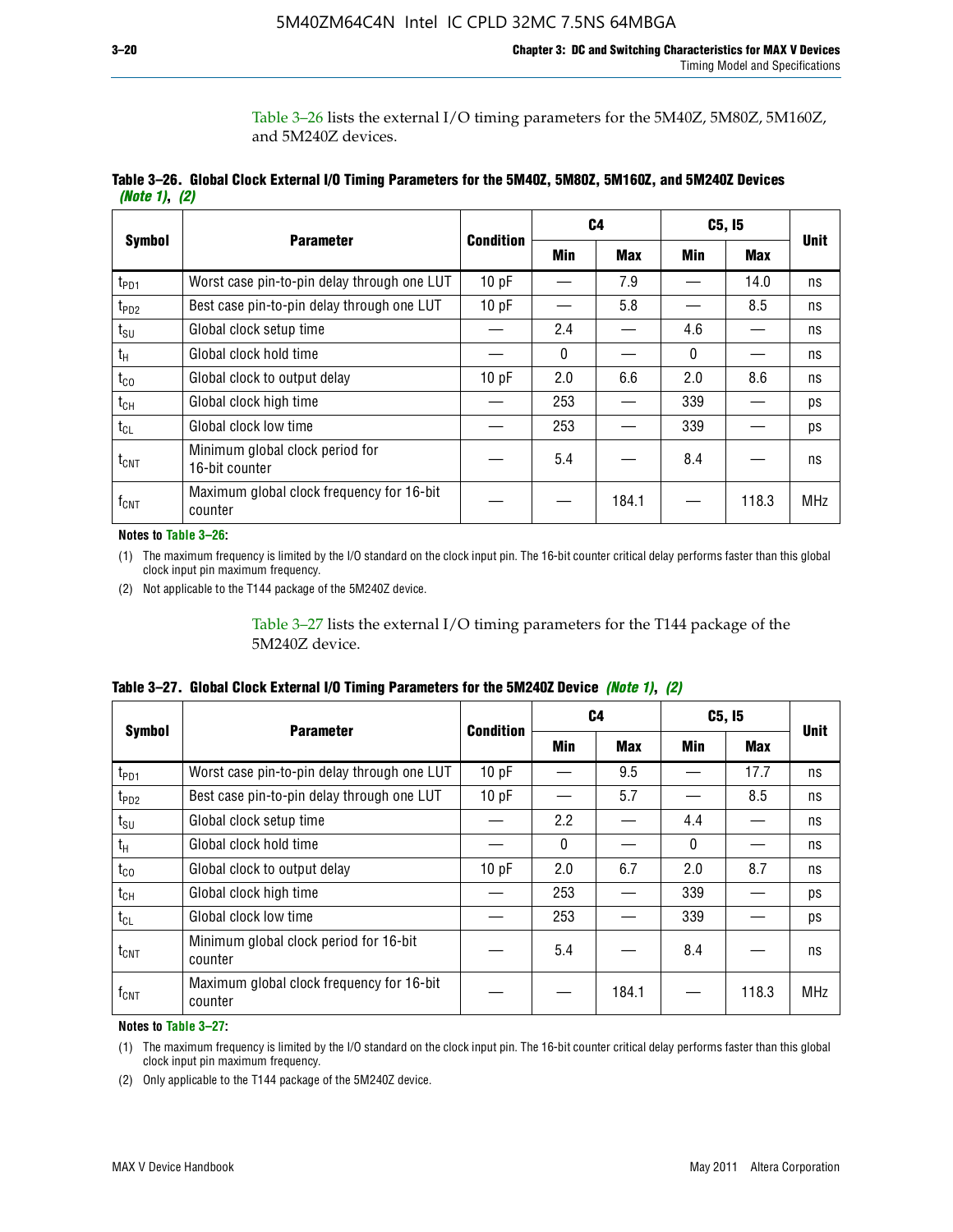Table 3–28 lists the external I/O timing parameters for the 5M570Z device.

| <b>Symbol</b>      | <b>Parameter</b>                                     | <b>Condition</b> |              | C4         |              | C5, I5     | <b>Unit</b> |
|--------------------|------------------------------------------------------|------------------|--------------|------------|--------------|------------|-------------|
|                    |                                                      |                  | <b>Min</b>   | <b>Max</b> | Min          | <b>Max</b> |             |
| t <sub>PD1</sub>   | Worst case pin-to-pin delay through one LUT          | 10 pF            |              | 9.5        |              | 17.7       | ns          |
| $t_{PD2}$          | Best case pin-to-pin delay through one LUT           | 10pF             |              | 5.7        |              | 8.5        | ns          |
| $t_{\text{SU}}$    | Global clock setup time                              |                  | 2.2          |            | 4.4          |            | ns          |
| $t_{H}$            | Global clock hold time                               |                  | $\mathbf{0}$ |            | $\mathbf{0}$ |            | ns          |
| $t_{CO}$           | Global clock to output delay                         | 10pF             | 2.0          | 6.7        | 2.0          | 8.7        | ns          |
| $t_{CH}$           | Global clock high time                               |                  | 253          |            | 339          |            | ps          |
| $t_{CL}$           | Global clock low time                                |                  | 253          |            | 339          |            | ps          |
| $t_{\text{CNT}}$   | Minimum global clock period for 16-bit<br>counter    |                  | 5.4          |            | 8.4          |            | ns          |
| $f_{\mathsf{CNT}}$ | Maximum global clock frequency for 16-bit<br>counter |                  |              | 184.1      |              | 118.3      | <b>MHz</b>  |

**Table 3–28. Global Clock External I/O Timing Parameters for the 5M570Z Device** *(Note 1)*

**Note to Table 3–28:**

(1) The maximum frequency is limited by the I/O standard on the clock input pin. The 16-bit counter critical delay performs faster than this global clock input pin maximum frequency.

Table 3–29 lists the external I/O timing parameters for the 5M1270Z device.

|  |  | Table 3–29. Global Clock External I/O Timing Parameters for the 5M1270Z Device <i>(Note 1)</i> , (2) |  |  |
|--|--|------------------------------------------------------------------------------------------------------|--|--|
|--|--|------------------------------------------------------------------------------------------------------|--|--|

|                             |                                                      |           |            | C4         | C5, I5   | <b>Unit</b> |            |
|-----------------------------|------------------------------------------------------|-----------|------------|------------|----------|-------------|------------|
| <b>Symbol</b>               | <b>Parameter</b>                                     | Condition | <b>Min</b> | <b>Max</b> | Min      | Max         |            |
| $t_{PD1}$                   | Worst case pin-to-pin delay through one LUT          | 10pF      |            | 8.1        |          | 10.0        | ns         |
| $t_{PD2}$                   | Best case pin-to-pin delay through one LUT           | 10pF      |            | 4.8        |          | 5.9         | ns         |
| $t_{\scriptstyle\text{SU}}$ | Global clock setup time                              |           | 1.5        |            | 1.9      |             | ns         |
| $t_{\rm H}$                 | Global clock hold time                               |           | $\Omega$   |            | $\Omega$ |             | ns         |
| $t_{CO}$                    | Global clock to output delay                         | 10pF      | 2.0        | 5.9        | 2.0      | 7.3         | ns         |
| $t_{CH}$                    | Global clock high time                               |           | 216        |            | 266      |             | ps         |
| $t_{CL}$                    | Global clock low time                                |           | 216        |            | 266      |             | ps         |
| $t_{\text{CNT}}$            | Minimum global clock period for 16-bit<br>counter    |           | 4.0        |            | 5.0      |             | ns         |
| $\mathsf{f}_{\mathsf{CNT}}$ | Maximum global clock frequency for 16-bit<br>counter |           |            | 247.5      |          | 201.1       | <b>MHz</b> |

**Notes to Table 3–29:**

(1) The maximum frequency is limited by the I/O standard on the clock input pin. The 16-bit counter critical delay performs faster than this global clock input pin maximum frequency.

(2) Not applicable to the F324 package of the 5M1270Z device.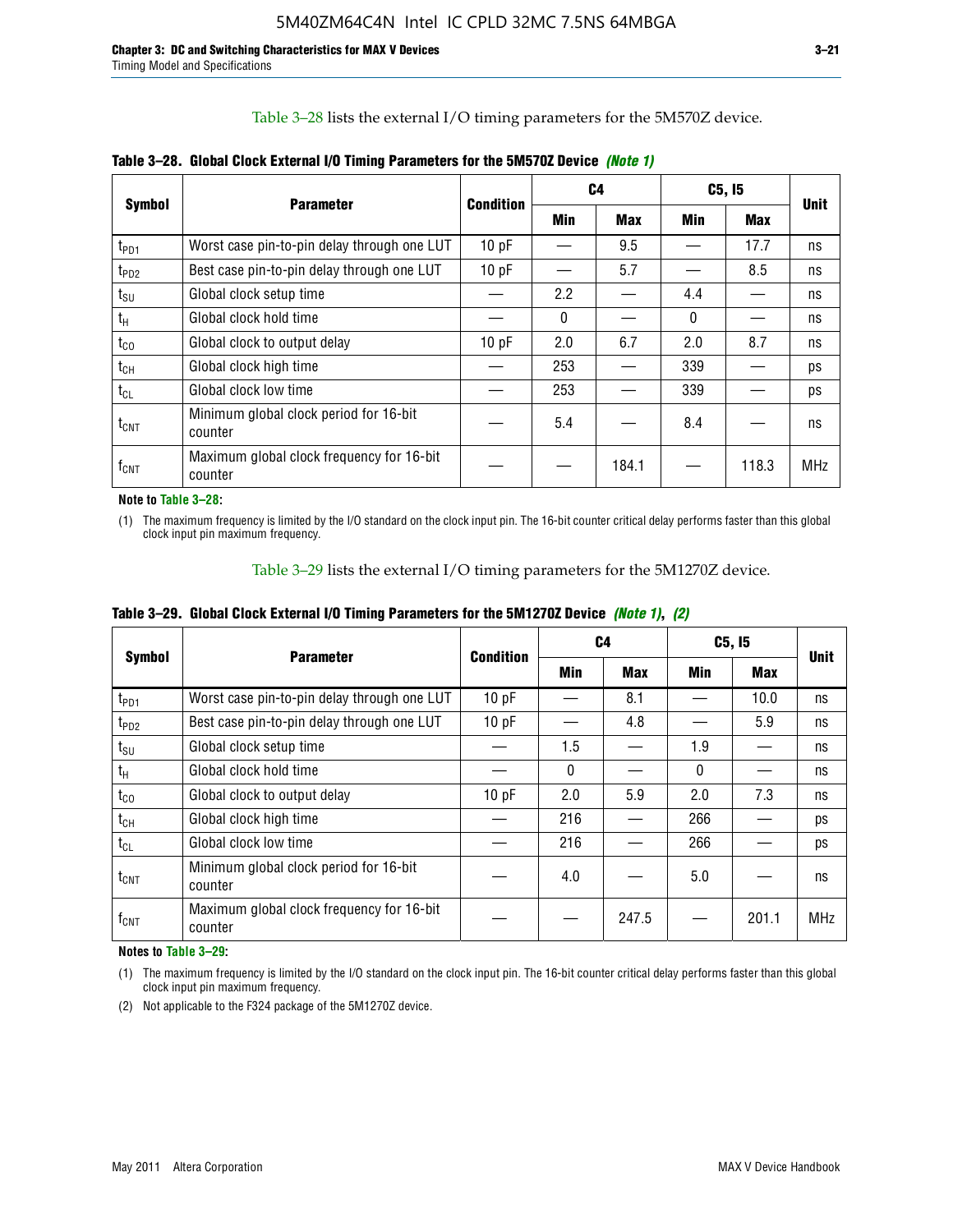Table 3–30 lists the external I/O timing parameters for the F324 package of the 5M1270Z device.

| <b>Symbol</b>    |                                                      | <b>Condition</b> |     | C <sub>4</sub> | C5, I5 | <b>Unit</b> |            |
|------------------|------------------------------------------------------|------------------|-----|----------------|--------|-------------|------------|
|                  | <b>Parameter</b>                                     |                  | Min | <b>Max</b>     | Min    | <b>Max</b>  |            |
| t <sub>PD1</sub> | Worst case pin-to-pin delay through one LUT          | 10pF             |     | 9.1            |        | 11.2        | ns         |
| t <sub>PD2</sub> | Best case pin-to-pin delay through one LUT           | 10pF             |     | 4.8            |        | 5.9         | ns         |
| $t_{\text{SU}}$  | Global clock setup time                              |                  | 1.5 |                | 1.9    |             | ns         |
| $t_{H}$          | Global clock hold time                               |                  | 0   |                | 0      |             | ns         |
| $t_{CO}$         | Global clock to output delay                         | 10pF             | 2.0 | 6.0            | 2.0    | 7.4         | ns         |
| $t_{CH}$         | Global clock high time                               |                  | 216 |                | 266    |             | ps         |
| $t_{CL}$         | Global clock low time                                |                  | 216 |                | 266    |             | ps         |
| $t_{\text{CNT}}$ | Minimum global clock period for 16-bit<br>counter    |                  | 4.0 |                | 5.0    |             | ns         |
| $f_{\text{CNT}}$ | Maximum global clock frequency for 16-bit<br>counter |                  |     | 247.5          |        | 201.1       | <b>MHz</b> |

**Table 3–30. Global Clock External I/O Timing Parameters for the 5M1270Z Device** *(Note 1)***,** *(2)*

**Notes to Table 3–30:**

(1) The maximum frequency is limited by the I/O standard on the clock input pin. The 16-bit counter critical delay performs faster than this global clock input pin maximum frequency.

(2) Only applicable to the F324 package of the 5M1270Z device.

Table 3–31 lists the external I/O timing parameters for the 5M2210Z device.

|  | Table 3–31. Global Clock External I/O Timing Parameters for the 5M2210Z Device <i>(Note 1)</i> |  |  |  |  |
|--|------------------------------------------------------------------------------------------------|--|--|--|--|
|--|------------------------------------------------------------------------------------------------|--|--|--|--|

|                    | <b>Parameter</b>                                     | <b>Condition</b> |          | C4         | C5, I5   |            | <b>Unit</b> |
|--------------------|------------------------------------------------------|------------------|----------|------------|----------|------------|-------------|
| <b>Symbol</b>      |                                                      |                  | Min      | <b>Max</b> | Min      | <b>Max</b> |             |
| t <sub>PD1</sub>   | Worst case pin-to-pin delay through one LUT          | 10pF             |          | 9.1        |          | 11.2       | ns          |
| t <sub>PD2</sub>   | Best case pin-to-pin delay through one LUT           | 10 pF            |          | 4.8        |          | 5.9        | ns          |
| $t_{\text{SU}}$    | Global clock setup time                              |                  | 1.5      |            | 1.9      |            | ns          |
| $t_{H}$            | Global clock hold time                               |                  | $\Omega$ |            | $\Omega$ |            | ns          |
| $t_{\rm CO}$       | Global clock to output delay                         | 10pF             | 2.0      | 6.0        | 2.0      | 7.4        | ns          |
| $t_{CH}$           | Global clock high time                               |                  | 216      |            | 266      |            | ps          |
| $t_{CL}$           | Global clock low time                                |                  | 216      |            | 266      |            | ps          |
| $t_{\text{CNT}}$   | Minimum global clock period for 16-bit<br>counter    |                  | 4.0      |            | 5.0      |            | ns          |
| $f_{\mathsf{CNT}}$ | Maximum global clock frequency for 16-bit<br>counter |                  |          | 247.5      |          | 201.1      | <b>MHz</b>  |

**Note to Table 3–31:**

(1) The maximum frequency is limited by the I/O standard on the clock input pin. The 16-bit counter critical delay performs faster than this global clock input pin maximum frequency.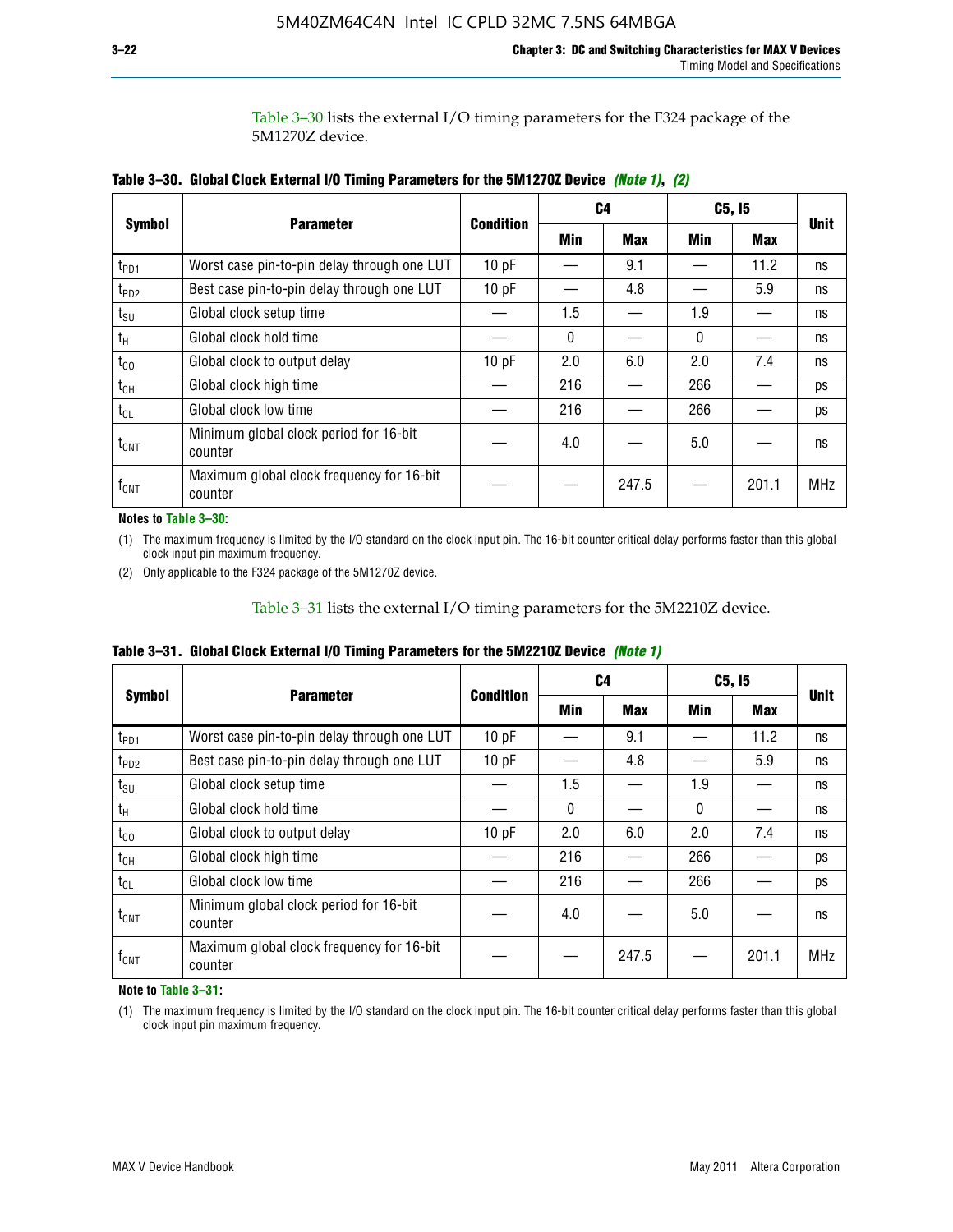### **External Timing I/O Delay Adders**

The I/O delay timing parameters for the I/O standard input and output adders and the input delays are specified by speed grade, independent of device density.

Table 3–32 through Table 3–36 on page 3–25 list the adder delays associated with I/O pins for all packages. If you select an I/O standard other than 3.3-V LVTTL, add the input delay adder to the external  $t_{\text{SU}}$  timing parameters listed in Table 3-26 on page 3–20 through Table 3–31. If you select an I/O standard other than 3.3-V LVTTL with 16 mA drive strength and fast slew rate, add the output delay adder to the external  $t_{CO}$  and  $t_{PD}$  listed in Table 3–26 on page 3–20 through Table 3–31.

|                                |                                   | 5M40Z/ 5M80Z/ 5M160Z/<br>5M240Z/5M570Z |            |            |              | 5M1270Z/5M2210Z |            |        |              |             |
|--------------------------------|-----------------------------------|----------------------------------------|------------|------------|--------------|-----------------|------------|--------|--------------|-------------|
|                                | I/O Standard                      | C <sub>4</sub>                         |            | C5, I5     |              | C <sub>4</sub>  |            | C5, I5 |              | <b>Unit</b> |
|                                |                                   | Min                                    | <b>Max</b> | <b>Min</b> | <b>Max</b>   | <b>Min</b>      | <b>Max</b> | Min    | <b>Max</b>   |             |
| 3.3-V LVTTL                    | <b>Without Schmitt</b><br>Trigger |                                        | 0          |            | $\mathbf{0}$ |                 | 0          |        | $\mathbf{0}$ | ps          |
|                                | <b>With Schmitt</b><br>Trigger    |                                        | 387        |            | 442          |                 | 480        |        | 591          | ps          |
| 3.3-V LVCMOS                   | <b>Without Schmitt</b><br>Trigger |                                        | 0          |            | $\Omega$     |                 | $\Omega$   |        | $\Omega$     | ps          |
|                                | <b>With Schmitt</b><br>Trigger    |                                        | 387        |            | 442          |                 | 480        |        | 591          | ps          |
| 2.5-V LVTTL /                  | <b>Without Schmitt</b><br>Trigger |                                        | 42         |            | 42           |                 | 246        |        | 303          | ps          |
| <b>LVCMOS</b>                  | With Schmitt<br>Trigger           |                                        | 429        |            | 483          |                 | 787        |        | 968          | ps          |
| 1.8-V LVTTL /<br><b>LVCMOS</b> | <b>Without Schmitt</b><br>Trigger |                                        | 378        |            | 368          |                 | 695        |        | 855          | ps          |
| 1.5-V LVCMOS                   | <b>Without Schmitt</b><br>Trigger |                                        | 681        |            | 658          |                 | 1,334      |        | 1,642        | ps          |
| 1.2-V LVCMOS                   | <b>Without Schmitt</b><br>Trigger |                                        | 1,055      |            | 1,010        |                 | 2,324      |        | 2,860        | ps          |
| 3.3-V PCI                      | <b>Without Schmitt</b><br>Trigger |                                        | 0          |            | $\Omega$     |                 | $\Omega$   |        | $\Omega$     | ps          |

**Table 3–32. External Timing Input Delay Adders for MAX V Devices**

| I/O Standard |                                   |            | 5M40Z/ 5M80Z/ 5M160Z/ | 5M240Z/5M570Z |            | 5M1270Z/5M2210Z |            |        |            |             |
|--------------|-----------------------------------|------------|-----------------------|---------------|------------|-----------------|------------|--------|------------|-------------|
|              |                                   | C4         |                       | C5, I5        |            | C4              |            | C5, I5 |            | <b>Unit</b> |
|              |                                   | <b>Min</b> | <b>Max</b>            | Min           | <b>Max</b> | Min             | <b>Max</b> | Min    | <b>Max</b> |             |
| 3.3-V LVTTL  | <b>Without Schmitt</b><br>Trigger |            | 0                     |               | 0          |                 | 0          |        | 0          | ps          |
|              | With Schmitt<br>Trigger           |            | 387                   |               | 442        |                 | 400        |        | 493        | ps          |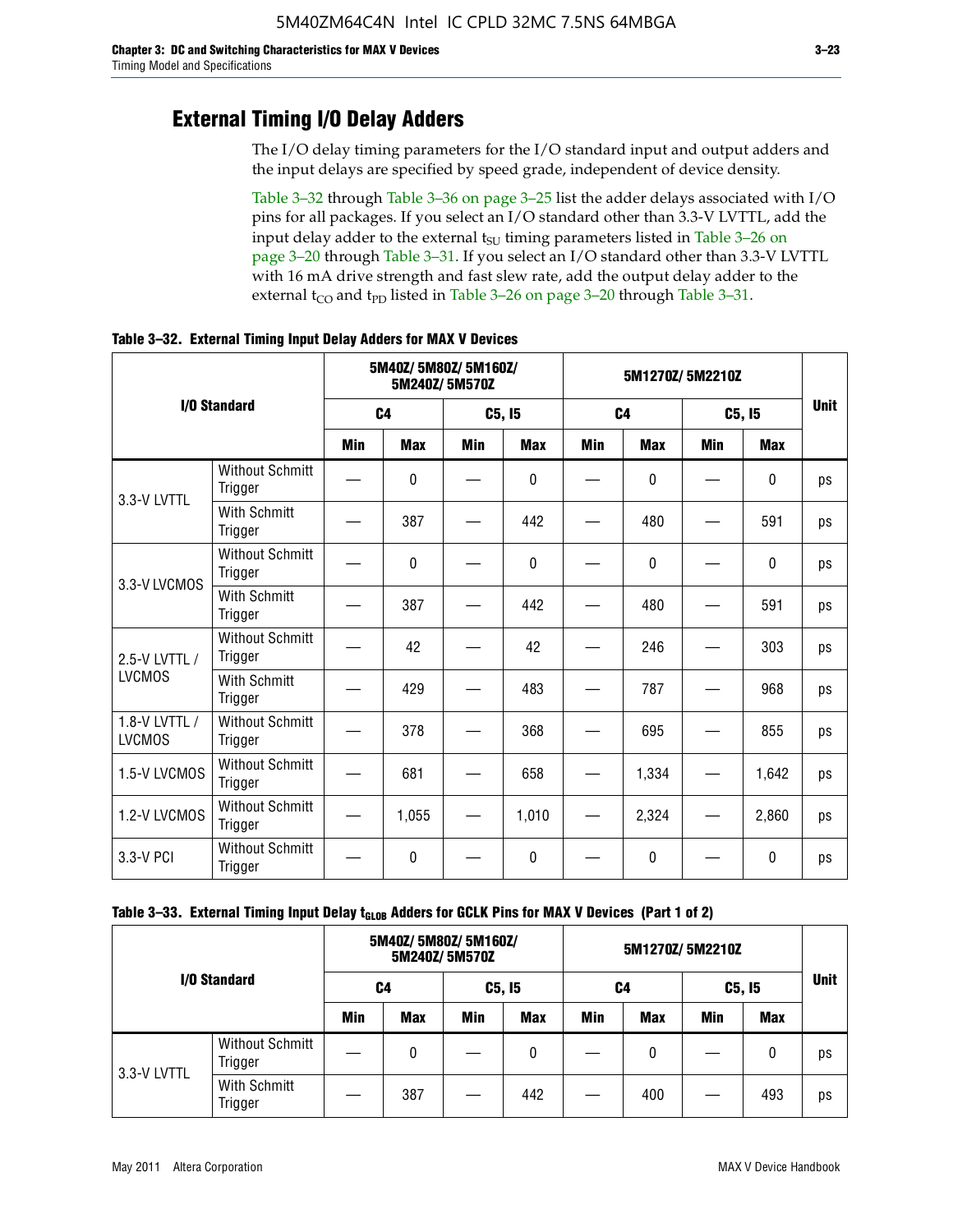|                                |                                   |     | 5M40Z/5M80Z/5M160Z/<br>5M240Z/5M570Z |        |            |                | 5M1270Z/5M2210Z |        |            |             |  |
|--------------------------------|-----------------------------------|-----|--------------------------------------|--------|------------|----------------|-----------------|--------|------------|-------------|--|
|                                | I/O Standard                      |     | C <sub>4</sub>                       | C5, I5 |            | C <sub>4</sub> |                 | C5, I5 |            | <b>Unit</b> |  |
|                                |                                   | Min | <b>Max</b>                           | Min    | <b>Max</b> | Min            | <b>Max</b>      | Min    | <b>Max</b> |             |  |
| 3.3-V LVCMOS                   | <b>Without Schmitt</b><br>Trigger |     | $\Omega$                             |        | 0          |                | 0               |        | $\pmb{0}$  | ps          |  |
|                                | With Schmitt<br>Trigger           |     | 387                                  |        | 442        |                | 400             |        | 493        | ps          |  |
| 2.5-V LVTTL /                  | <b>Without Schmitt</b><br>Trigger |     | 242                                  |        | 242        |                | 287             |        | 353        | ps          |  |
| <b>LVCMOS</b>                  | With Schmitt<br>Trigger           |     | 429                                  |        | 483        |                | 550             |        | 677        | ps          |  |
| 1.8-V LVTTL /<br><b>LVCMOS</b> | <b>Without Schmitt</b><br>Trigger |     | 378                                  |        | 368        |                | 459             |        | 565        | ps          |  |
| 1.5-V LVCMOS                   | <b>Without Schmitt</b><br>Trigger |     | 681                                  |        | 658        |                | 1,111           |        | 1,368      | ps          |  |
| 1.2-V LVCMOS                   | <b>Without Schmitt</b><br>Trigger |     | 1,055                                |        | 1,010      |                | 2,067           |        | 2,544      | ps          |  |
| 3.3-V PCI                      | <b>Without Schmitt</b><br>Trigger |     | $\mathbf{0}$                         |        | 0          |                | 7               |        | 9          | ps          |  |

### Table 3-33. External Timing Input Delay t<sub>GLOB</sub> Adders for GCLK Pins for MAX V Devices (Part 2 of 2)

### Table 3-34. External Timing Output Delay and t<sub>op</sub> Adders for Fast Slew Rate for MAX V Devices

|                      |                  |     | 5M40Z/ 5M80Z/ 5M160Z/ | 5M240Z/5M570Z |            |            |                | 5M1270Z/5M2210Z |              |             |
|----------------------|------------------|-----|-----------------------|---------------|------------|------------|----------------|-----------------|--------------|-------------|
| I/O Standard         |                  |     | C <sub>4</sub>        |               | C5, I5     |            | C <sub>4</sub> |                 | C5, I5       | <b>Unit</b> |
|                      |                  | Min | <b>Max</b>            | Min           | <b>Max</b> | <b>Min</b> | <b>Max</b>     | Min             | <b>Max</b>   |             |
| 3.3-V LVTTL          | 16 mA            |     | 0                     |               | 0          |            | $\mathbf{0}$   |                 | 0            | ps          |
|                      | 8 mA             |     | 39                    |               | 58         |            | 84             |                 | 104          | ps          |
| 3.3-V LVCMOS         | 8 mA             |     | $\mathbf{0}$          |               | $\Omega$   |            | $\Omega$       |                 | $\mathbf{0}$ | ps          |
|                      | 4 mA             |     | 39                    |               | 58         |            | 84             |                 | 104          | ps          |
| 2.5-V LVTTL / LVCMOS | 14 mA            |     | 122                   |               | 129        |            | 158            |                 | 195          | ps          |
|                      | 7 mA             |     | 196                   |               | 188        |            | 251            |                 | 309          | ps          |
| 1.8-V LVTTL / LVCMOS | 6 mA             |     | 624                   |               | 624        |            | 738            |                 | 909          | ps          |
|                      | 3 mA             |     | 686                   |               | 694        |            | 850            |                 | 1,046        | ps          |
| 1.5-V LVCMOS         | 4 mA             |     | 1,188                 |               | 1,184      |            | 1,376          |                 | 1,694        | ps          |
|                      | 2 <sub>m</sub> A |     | 1,279                 |               | 1,280      |            | 1,517          |                 | 1,867        | ps          |
| 1.2-V LVCMOS         | 3 mA             |     | 1,911                 |               | 1,883      |            | 2,206          |                 | 2,715        | ps          |
| 3.3-V PCI            | 20 mA            |     | 39                    |               | 58         |            | 4              |                 | 5            | ps          |
| <b>LVDS</b>          |                  |     | 122                   |               | 129        |            | 158            |                 | 195          | ps          |
| <b>RSDS</b>          |                  |     | 122                   |               | 129        |            | 158            |                 | 195          | ps          |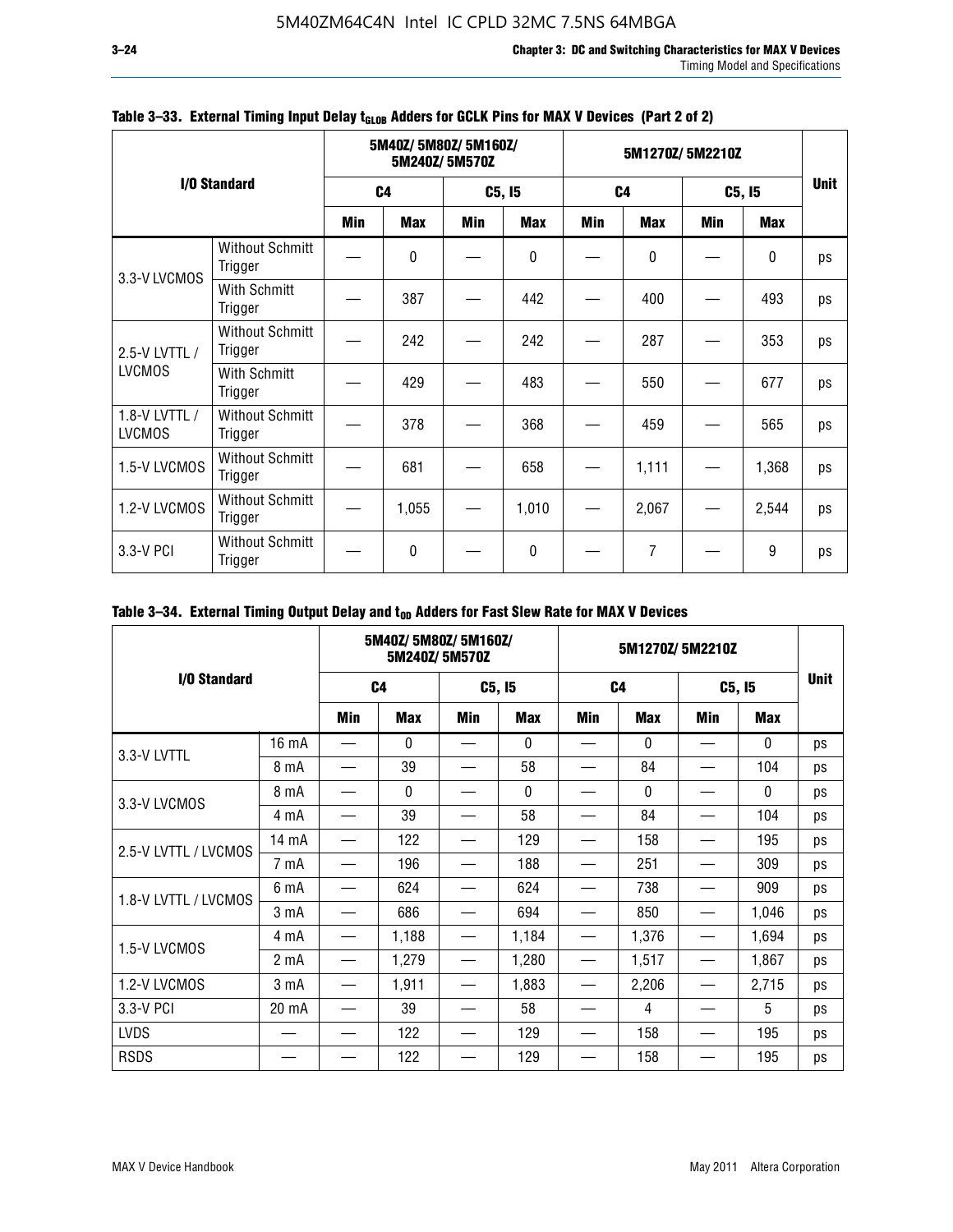**Chapter 3: DC and Switching Characteristics for MAX V Devices 3–25** Timing Model and Specifications

|                      |       | 5M40Z/5M80Z/5M160Z/<br>5M240Z/5M570Z |            |                               | 5M1270Z/5M2210Z |                   |                |                                  |        |             |
|----------------------|-------|--------------------------------------|------------|-------------------------------|-----------------|-------------------|----------------|----------------------------------|--------|-------------|
| I/O Standard         |       |                                      | C4         |                               | C5, I5          |                   | C <sub>4</sub> |                                  | C5, I5 | <b>Unit</b> |
|                      |       | Min                                  | <b>Max</b> | Min                           | <b>Max</b>      | Min               | <b>Max</b>     | Min                              | Max    |             |
| 3.3-V LVTTL          | 16 mA |                                      | 5,913      |                               | 6,043           |                   | 6,612          |                                  | 6,293  | ps          |
|                      | 8 mA  |                                      | 6,488      |                               | 6,645           |                   | 7,313          |                                  | 6,994  | ps          |
| 3.3-V LVCMOS         | 8 mA  |                                      | 5,913      |                               | 6,043           |                   | 6,612          |                                  | 6,293  | ps          |
|                      | 4 mA  | —                                    | 6,488      |                               | 6,645           |                   | 7,313          |                                  | 6,994  | ps          |
| 2.5-V LVTTL / LVCMOS | 14 mA |                                      | 9,088      |                               | 9,222           |                   | 10,021         |                                  | 9,702  | ps          |
|                      | 7 mA  |                                      | 9,808      |                               | 9,962           |                   | 10,881         |                                  | 10,562 | ps          |
| 1.8-V LVTTL / LVCMOS | 6 mA  | $\overline{\phantom{0}}$             | 21,758     |                               | 21,782          |                   | 21,134         |                                  | 20,815 | ps          |
|                      | 3 mA  |                                      | 23,028     | $\overbrace{\phantom{13333}}$ | 23,032          |                   | 22,399         |                                  | 22,080 | ps          |
| 1.5-V LVCMOS         | 4 mA  | $\overline{\phantom{0}}$             | 39,068     | $\overline{\phantom{m}}$      | 39,032          |                   | 34,499         |                                  | 34,180 | ps          |
|                      | 2 mA  |                                      | 40,578     |                               | 40,542          |                   | 36,281         |                                  | 35,962 | ps          |
| 1.2-V LVCMOS         | 3 mA  | $\overline{\phantom{0}}$             | 69,332     | $\overline{\phantom{m}}$      | 70,257          | $\hspace{0.05cm}$ | 55,796         | $\overbrace{\phantom{12322111}}$ | 55,477 | ps          |
| 3.3-V PCI            | 20 mA |                                      | 6,488      |                               | 6,645           |                   | 339            |                                  | 418    | ps          |

### Table 3–35. External Timing Output Delay and t<sub>on</sub> Adders for Slow Slew Rate for MAX V Devices

**Table 3–36. IOE Programmable Delays for MAX V Devices**

|                                                 | 5M40Z/5M80Z/5M160Z/<br>5M240Z/5M570Z |            |     |            | 5M1270Z/5M2210Z |            |     |            |             |
|-------------------------------------------------|--------------------------------------|------------|-----|------------|-----------------|------------|-----|------------|-------------|
| <b>Parameter</b>                                |                                      | C4         |     | C5, I5     |                 | C4         |     | C5, I5     | <b>Unit</b> |
|                                                 | Min                                  | <b>Max</b> | Min | <b>Max</b> | Min             | <b>Max</b> | Min | <b>Max</b> |             |
| Input Delay from Pin to Internal<br>$Cells = 1$ |                                      | 1,858      |     | 2,214      |                 | 1,592      |     | 1,960      | ps          |
| Input Delay from Pin to Internal<br>$Cells = 0$ |                                      | 569        |     | 616        |                 | 115        |     | 142        | ps          |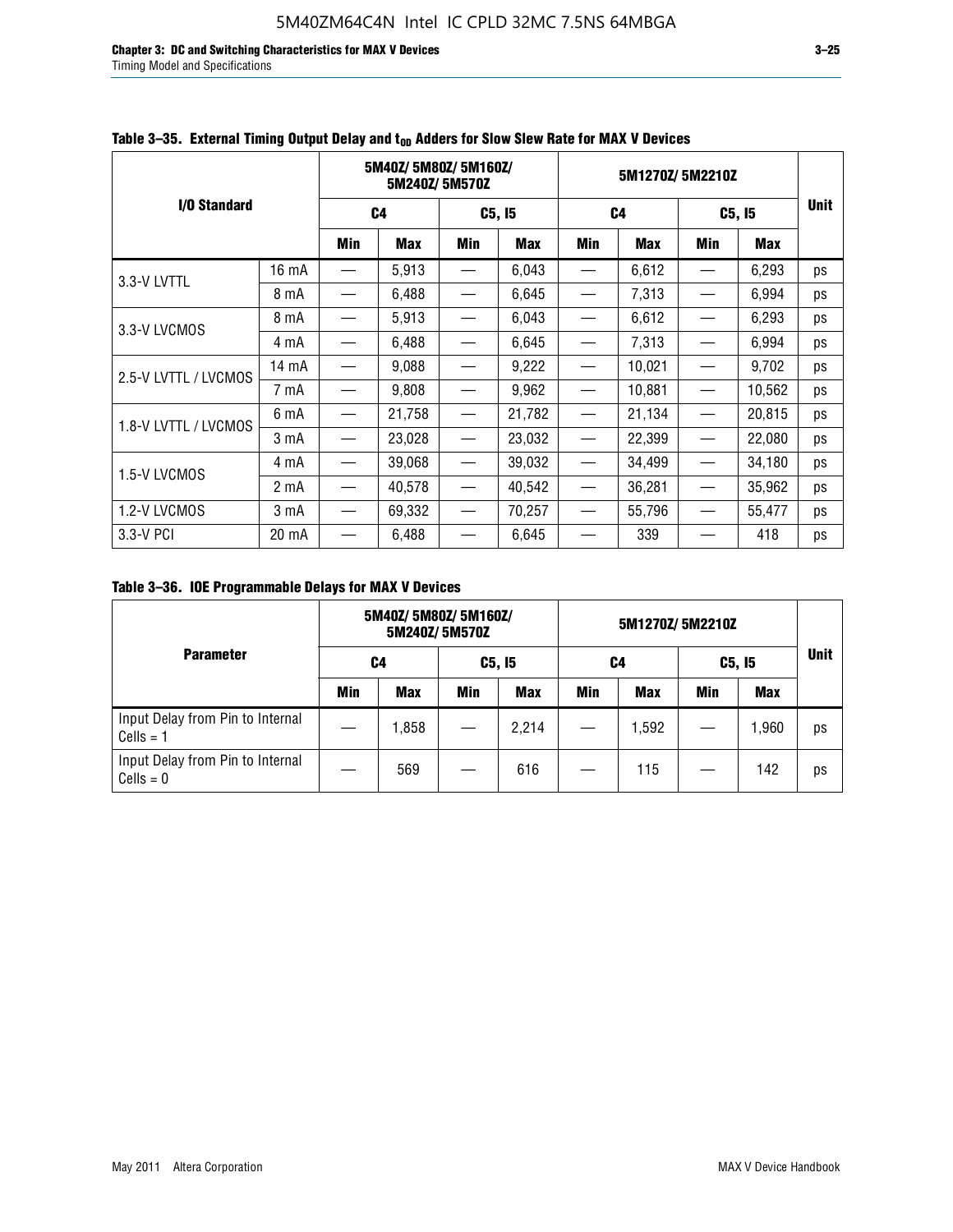### **Maximum Input and Output Clock Rates**

Table 3–37 and Table 3–38 list the maximum input and output clock rates for standard I/O pins in MAX V devices.

|              | I/O Standard            | 5M40Z/5M80Z/5M160Z/<br>5M240Z/5M570Z/5M1270Z/<br>5M2210Z | <b>Unit</b> |
|--------------|-------------------------|----------------------------------------------------------|-------------|
|              |                         | C4, C5, I5                                               |             |
| 3.3-V LVTTL  | Without Schmitt Trigger | 304                                                      | <b>MHz</b>  |
|              | With Schmitt Trigger    | 304                                                      | <b>MHz</b>  |
| 3.3-V LVCMOS | Without Schmitt Trigger | 304                                                      | <b>MHz</b>  |
|              | With Schmitt Trigger    | 304                                                      | MHz         |
| 2.5-V LVTTL  | Without Schmitt Trigger | 304                                                      | <b>MHz</b>  |
|              | With Schmitt Trigger    | 304                                                      | <b>MHz</b>  |
| 2.5-V LVCMOS | Without Schmitt Trigger | 304                                                      | <b>MHz</b>  |
|              | With Schmitt Trigger    | 304                                                      | <b>MHz</b>  |
| 1.8-V LVTTL  | Without Schmitt Trigger | 200                                                      | <b>MHz</b>  |
| 1.8-V LVCMOS | Without Schmitt Trigger | 200                                                      | <b>MHz</b>  |
| 1.5-V LVCMOS | Without Schmitt Trigger | 150                                                      | <b>MHz</b>  |
| 1.2-V LVCMOS | Without Schmitt Trigger | 120                                                      | <b>MHz</b>  |
| 3.3-V PCI    | Without Schmitt Trigger | 304                                                      | <b>MHz</b>  |

**Table 3–37. Maximum Input Clock Rate for I/Os for MAX V Devices**

|  |  | Table 3–38. Maximum Output Clock Rate for I/Os for MAX V Devices |
|--|--|------------------------------------------------------------------|
|  |  |                                                                  |

| I/O Standard | 5M40Z/5M80Z/5M160Z/<br>5M240Z/5M570Z/5M1270Z/<br>5M2210Z | Unit       |
|--------------|----------------------------------------------------------|------------|
|              | C4, C5, I5                                               |            |
| 3.3-V LVTTL  | 304                                                      | <b>MHz</b> |
| 3.3-V LVCMOS | 304                                                      | <b>MHz</b> |
| 2.5-V LVTTL  | 304                                                      | <b>MHz</b> |
| 2.5-V LVCMOS | 304                                                      | <b>MHz</b> |
| 1.8-V LVTTL  | 200                                                      | MHz        |
| 1.8-V LVCMOS | 200                                                      | <b>MHz</b> |
| 1.5-V LVCMOS | 150                                                      | <b>MHz</b> |
| 1.2-V LVCMOS | 120                                                      | <b>MHz</b> |
| 3.3-V PCI    | 304                                                      | <b>MHz</b> |
| <b>LVDS</b>  | 304                                                      | <b>MHz</b> |
| <b>RSDS</b>  | 200                                                      | <b>MHz</b> |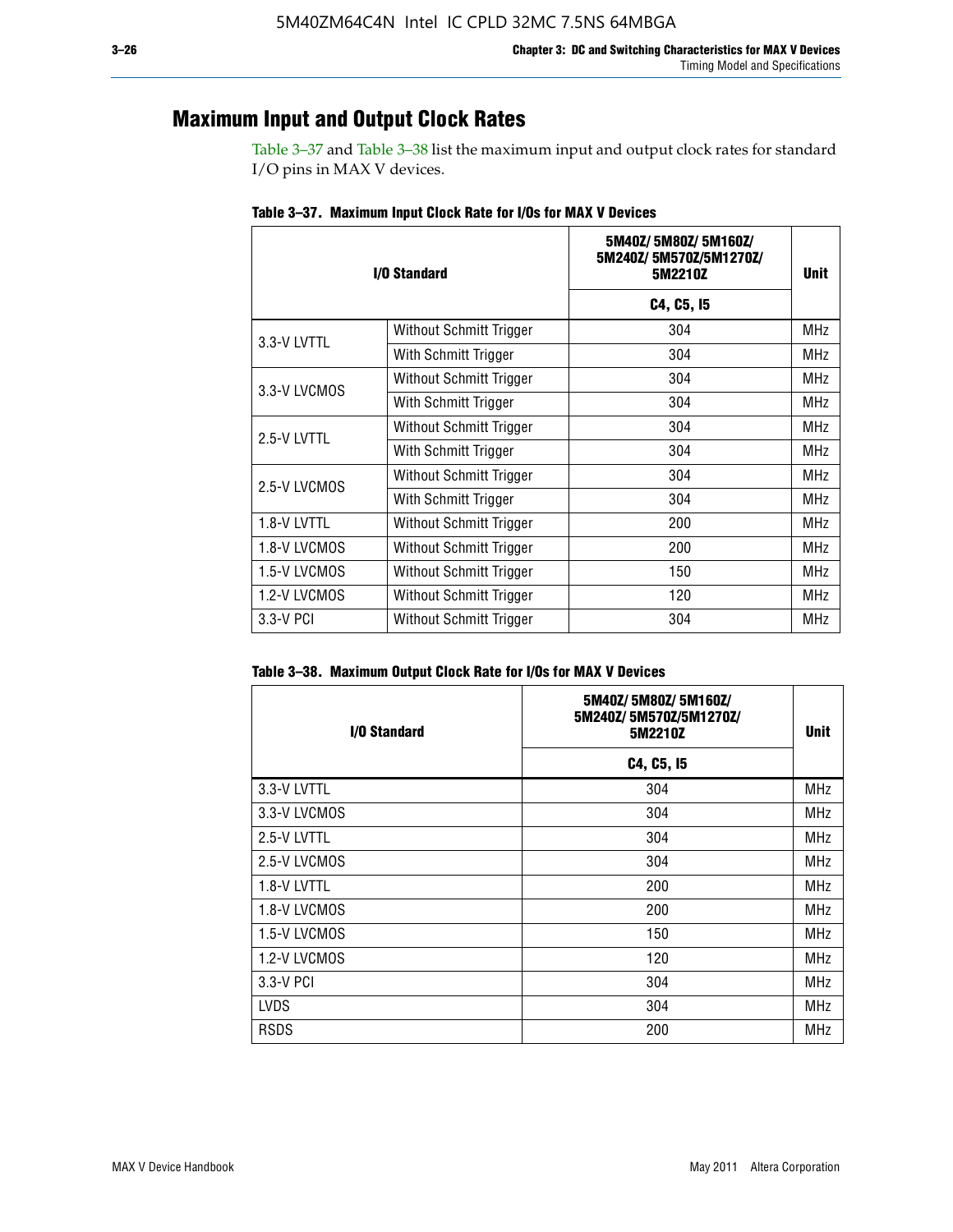Table 3–39 lists the emulated LVDS output timing specifications for MAX V devices.

#### **Table 3–39. Emulated LVDS Output Timing Specifications for MAX V Devices**

| <b>Parameter</b>        | <b>Mode</b> |     | 5M40Z/5M80Z/5M160Z/<br>5M240Z/5M570Z/5M1270Z/<br>5M2210Z |             |  |  |
|-------------------------|-------------|-----|----------------------------------------------------------|-------------|--|--|
|                         |             |     | C4, C5, I5                                               | <b>Unit</b> |  |  |
|                         |             | Min | <b>Max</b>                                               |             |  |  |
|                         | $\times 10$ |     | 304                                                      | <b>Mbps</b> |  |  |
|                         | $\times 9$  |     | 304                                                      | <b>Mbps</b> |  |  |
|                         | $\times 8$  |     | 304                                                      | <b>Mbps</b> |  |  |
|                         | $\times 7$  |     | 304                                                      | <b>Mbps</b> |  |  |
|                         | $\times 6$  |     | 304                                                      | <b>Mbps</b> |  |  |
| Data rate $(1)$ , $(2)$ | $\times 5$  |     | 304                                                      | <b>Mbps</b> |  |  |
|                         | $\times 4$  |     | 304                                                      | <b>Mbps</b> |  |  |
|                         | $\times 3$  |     | 304                                                      | <b>Mbps</b> |  |  |
|                         | $\times 2$  |     | 304                                                      | <b>Mbps</b> |  |  |
|                         | $\times$ 1  |     | 304                                                      | <b>Mbps</b> |  |  |
| $t_{\text{DUTY}}$       |             | 45  | 55                                                       | $\%$        |  |  |
| Total jitter $(3)$      |             |     | 0.2                                                      | UI          |  |  |
| $t_{\text{RISE}}$       |             |     | 450                                                      | ps          |  |  |
| $t_{FALL}$              |             |     | 450                                                      | ps          |  |  |

**Notes to Table 3–39:**

(1) The performance of the LVDS\_E\_3R transmitter system is limited by the lower of the two—the maximum data rate supported by LVDS\_E\_3R I/O buffer or 2x (F<sub>MAX</sub> of the ALTLVDS\_TX instance). The actual performance of your LVDS\_E\_3R transmitter system must be attained through the Quartus II timing analysis of the complete design.

(2) For the input clock pin to achieve 304 Mbps, use I/O standard with  $V_{\text{CCIO}}$  of 2.5 V and above.

(3) This specification is based on external clean clock source.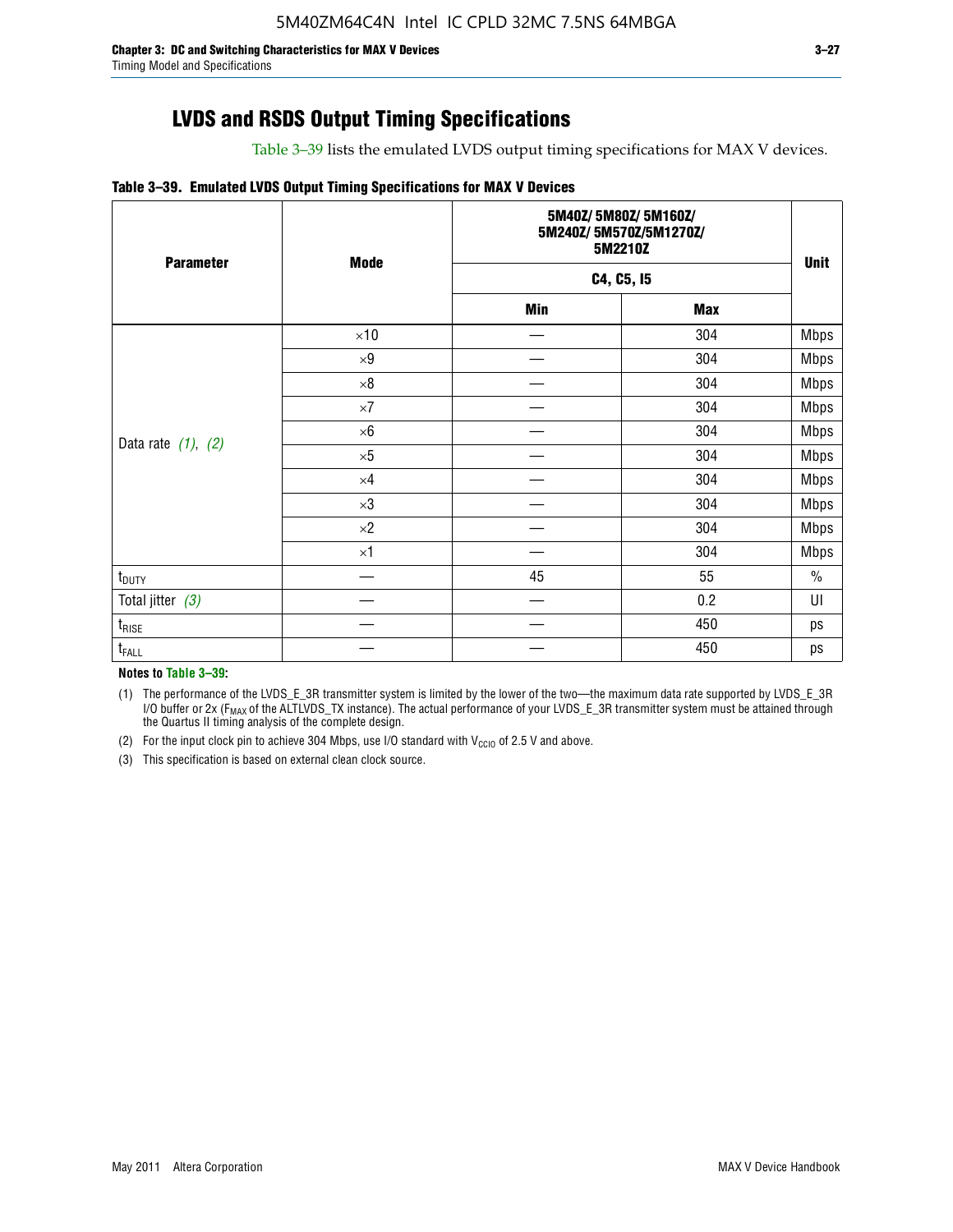### Table 3–40 lists the emulated RSDS output timing specifications for MAX V devices.

|  |  |  |  | Table 3-40. Emulated RSDS Output Timing Specifications for MAX V Devices |
|--|--|--|--|--------------------------------------------------------------------------|
|--|--|--|--|--------------------------------------------------------------------------|

| <b>Parameter</b>  | <b>Mode</b> |            | 5M40Z/5M80Z/5M160Z/<br>5M240Z/5M570Z/5M1270Z/<br>5M2210Z |             |  |  |
|-------------------|-------------|------------|----------------------------------------------------------|-------------|--|--|
|                   |             |            | C4, C5, I5                                               | <b>Unit</b> |  |  |
|                   |             | <b>Min</b> | <b>Max</b>                                               |             |  |  |
|                   | $\times 10$ |            | 200                                                      | <b>Mbps</b> |  |  |
|                   | $\times 9$  |            | 200                                                      | <b>Mbps</b> |  |  |
|                   | $\times 8$  |            | 200                                                      | <b>Mbps</b> |  |  |
|                   | $\times 7$  |            | 200                                                      | <b>Mbps</b> |  |  |
|                   | $\times 6$  |            | 200                                                      | <b>Mbps</b> |  |  |
| Data rate $(1)$   | $\times 5$  |            | 200                                                      | <b>Mbps</b> |  |  |
|                   | $\times 4$  |            | 200                                                      | <b>Mbps</b> |  |  |
|                   | $\times 3$  |            | 200                                                      | <b>Mbps</b> |  |  |
|                   | $\times 2$  |            | 200                                                      | <b>Mbps</b> |  |  |
|                   | $\times1$   |            | 200                                                      | <b>Mbps</b> |  |  |
| $t_{\text{DUTY}}$ |             | 45         | 55                                                       | $\%$        |  |  |
| Total jitter (2)  |             |            | 0.2                                                      | UI          |  |  |
| $t_{\rm RISE}$    |             |            | 450                                                      | ps          |  |  |
| $t_{FALL}$        |             |            | 450                                                      | ps          |  |  |

**Notes to Table 3–40:**

(1) For the input clock pin to achieve 200 Mbps, use I/O standard with  $V_{\text{CCIO}}$  of 1.8 V and above.

(2) This specification is based on external clean clock source.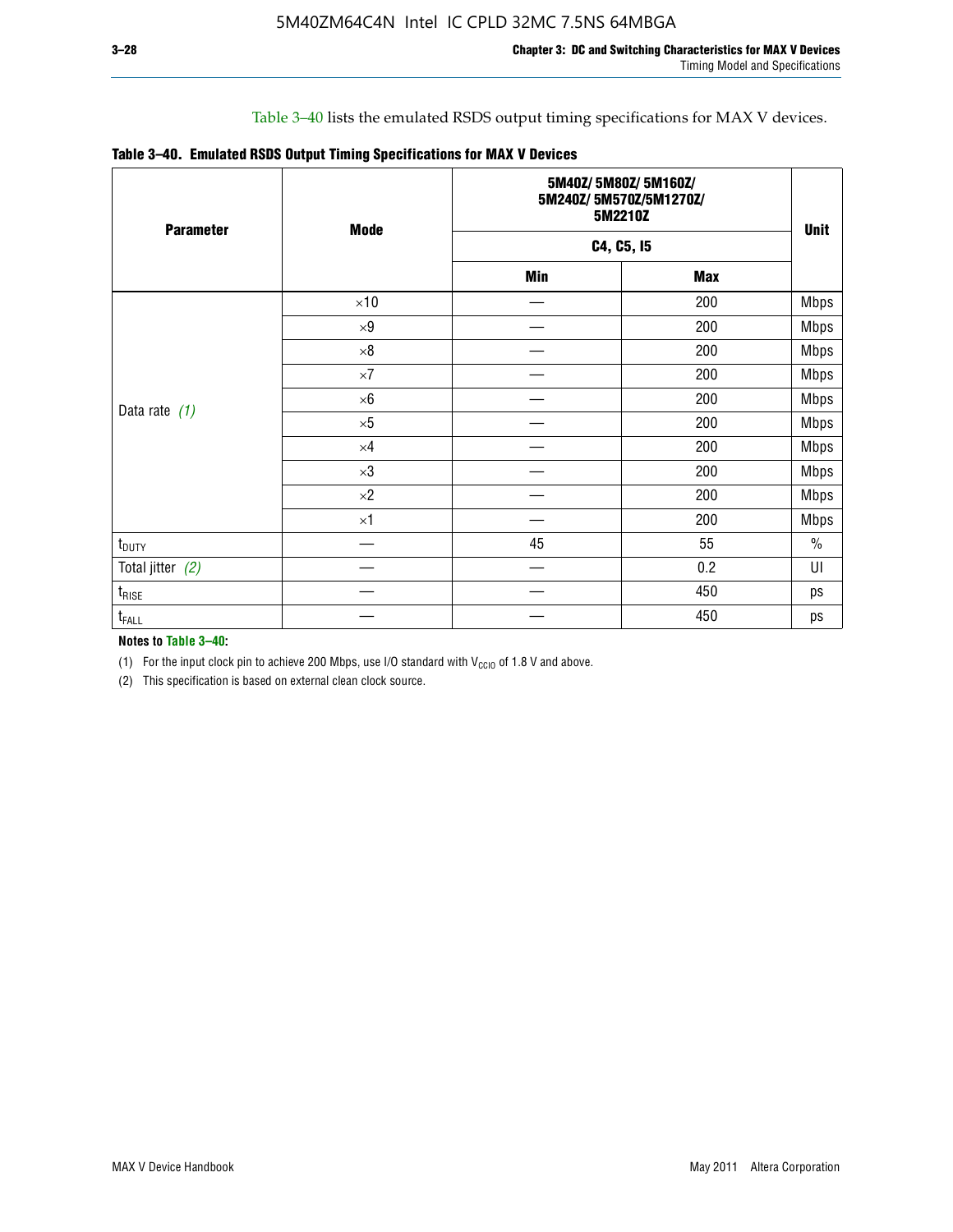Figure 3–6 shows the timing waveform for the JTAG signals for the MAX V device family.

**Figure 3–6. JTAG Timing Waveform for MAX V Devices**



Table 3–41 lists the JTAG timing parameters and values for the MAX V device family.

| Table 3-41. JTAG Timing Parameters for MAX V Devices (Part 1 of 2) |  |  |
|--------------------------------------------------------------------|--|--|
|                                                                    |  |  |

| <b>Symbol</b>               | <b>Parameter</b>                                            | Min  | <b>Max</b> | <b>Unit</b> |
|-----------------------------|-------------------------------------------------------------|------|------------|-------------|
|                             | TCK clock period for $V_{\text{CC}}$ <sub>101</sub> = 3.3 V | 55.5 |            | ns          |
|                             | TCK clock period for $V_{CC101} = 2.5 V$                    | 62.5 |            | ns          |
| $t_{JCP}$ (1)               | TCK clock period for $V_{\text{CC}}$ <sub>101</sub> = 1.8 V | 100  |            | ns          |
|                             | TCK clock period for $V_{\text{CC101}} = 1.5$ V             | 143  |            | ns          |
| $t_{JCH}$                   | TCK clock high time                                         | 20   |            | ns          |
| $t_{\sf JCL}$               | TCK clock low time                                          | 20   |            | ns          |
| $t_{JPSU}$                  | JTAG port setup time $(2)$                                  | 8    |            | ns          |
| $t_{\sf JPH}$               | JTAG port hold time                                         | 10   |            | ns          |
| $t_{\text{JPCO}}$           | JTAG port clock to output $(2)$                             |      | 15         | ns          |
| t <sub>JPZX</sub>           | JTAG port high impedance to valid output $(2)$              |      | 15         | ns          |
| $t_{JPXZ}$                  | JTAG port valid output to high impedance $(2)$              |      | 15         | ns          |
| t <sub>JSSU</sub>           | Capture register setup time                                 | 8    |            | ns          |
| $\mathsf{t}_{\mathsf{JSH}}$ | Capture register hold time                                  | 10   |            | ns          |
| t <sub>usco</sub>           | Update register clock to output                             |      | 25         | ns          |
| $t_{\text{JSZX}}$           | Update register high impedance to valid output              |      | 25         | ns          |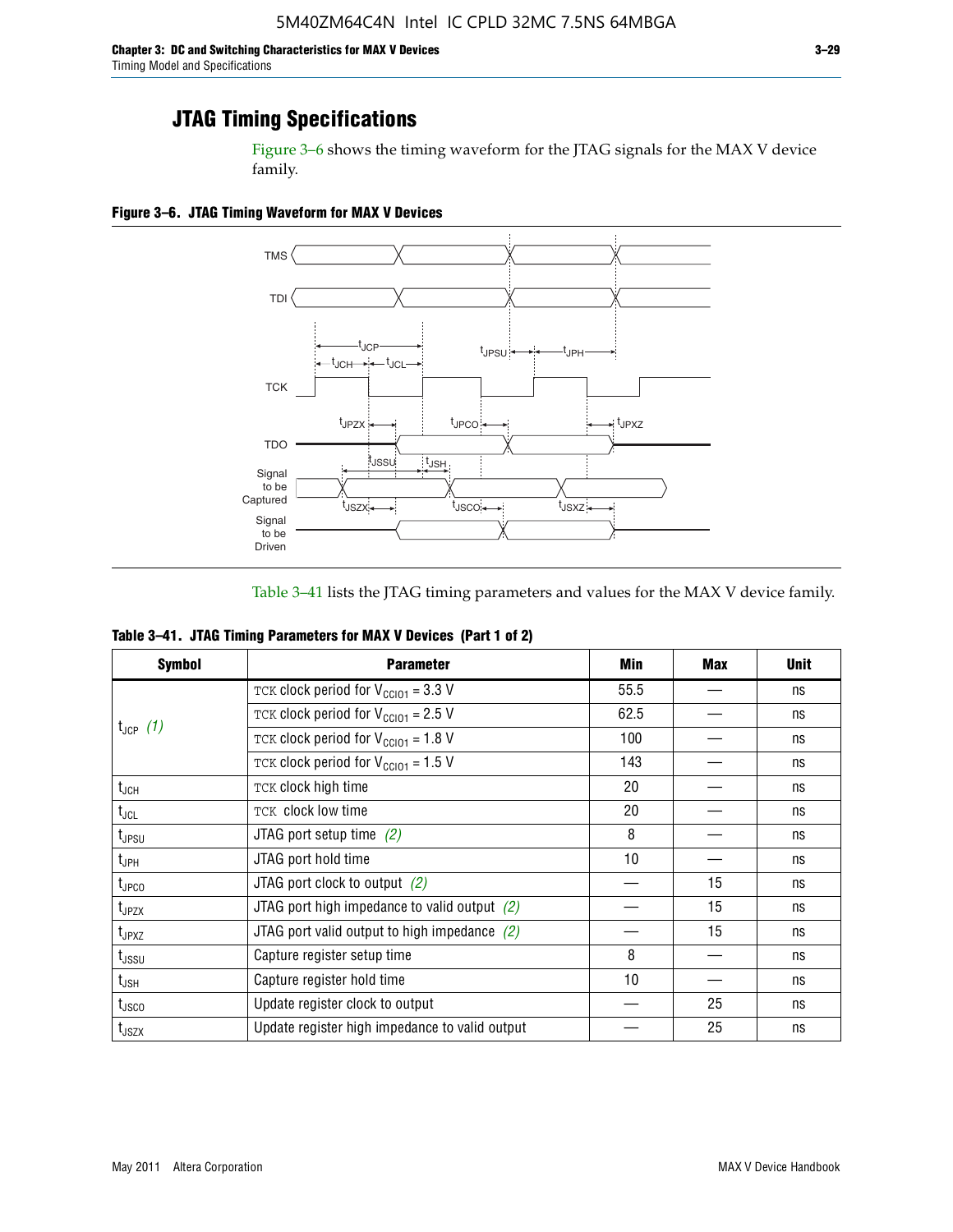#### **Table 3–41. JTAG Timing Parameters for MAX V Devices (Part 2 of 2)**

| <b>Symbol</b> | Parameter                                      | Min | <b>Max</b> | Unit |
|---------------|------------------------------------------------|-----|------------|------|
| <b>L</b> JSXZ | Update register valid output to high impedance |     | りに<br>۷J   | ns   |

**Notes to Table 3–41:**

(1) Minimum clock period specified for 10 pF load on the TDO pin. Larger loads on TDO degrades the maximum TCK frequency.

(2) This specification is shown for 3.3-V LVTTL/LVCMOS and 2.5-V LVTTL/LVCMOS operation of the JTAG pins. For 1.8-V LVTTL/LVCMOS and 1.5-V LVCMOS operation, the t<sub>JPSU</sub> minimum is 6 ns and t<sub>JPCO</sub>, t<sub>JPZX</sub>, and t<sub>JPXZ</sub> are maximum values at 35 ns.

# **Document Revision History**

Table 3–42 lists the revision history for this chapter.

**Table 3–42. Document Revision History**

| <b>Date</b>   | <b>Version</b> | <b>Changes</b>                                              |
|---------------|----------------|-------------------------------------------------------------|
| May 2011      | 1.2            | Updated Table 3–2, Table 3–15, Table 3–16, and Table 3–33.  |
| January 2011  | 1.1            | Updated Table 3–37, Table 3–38, Table 3–39, and Table 3–40. |
| December 2010 | 1.0            | Initial release.                                            |